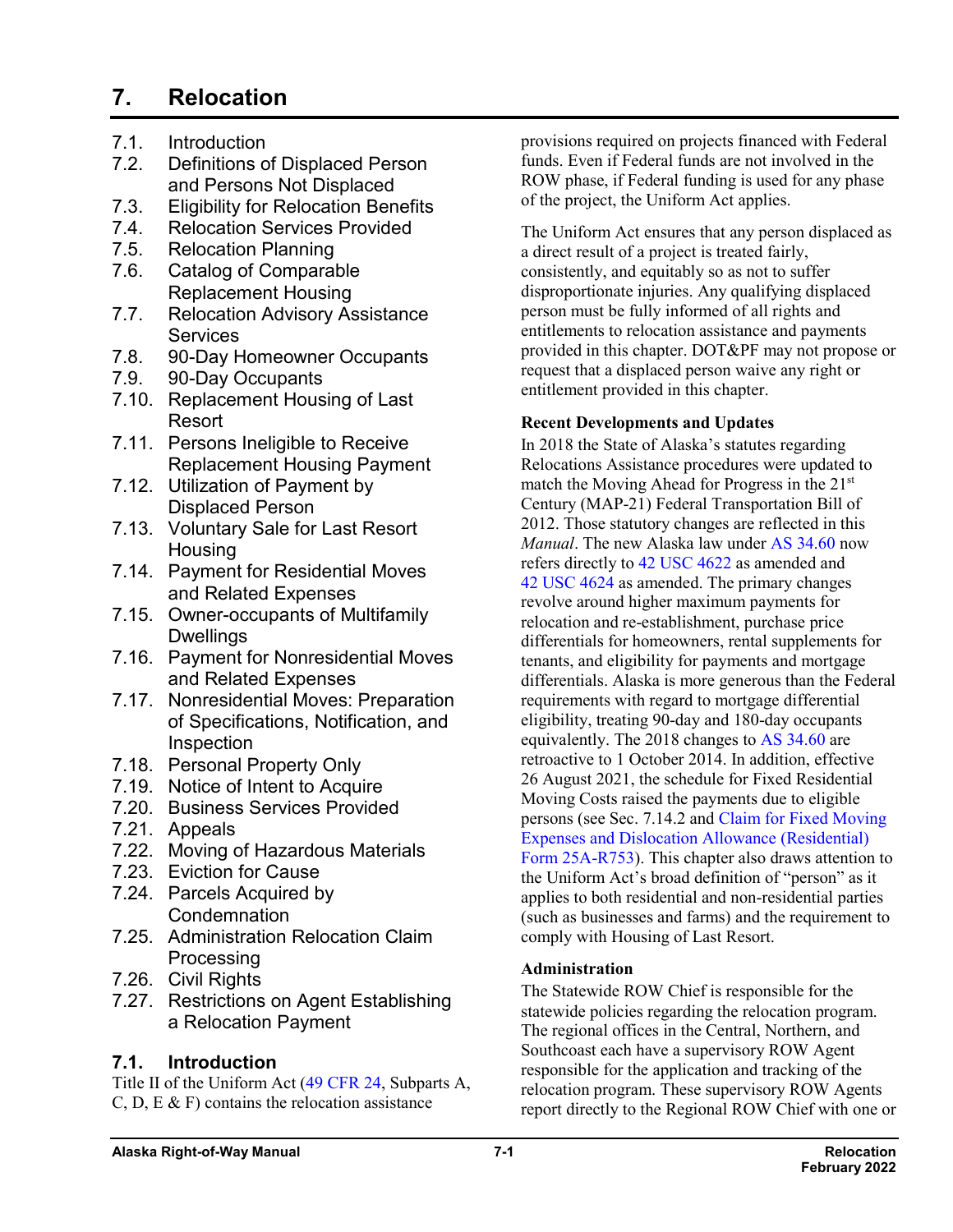more Relocation Agents assigned to the relocation function.

Unless otherwise noted, all instructions in this chapter refer to the ROW Agent who has been assigned the duties of Relocation Agent for a particular project. The purpose of this chapter is to provide the reference necessary to provide advisory and relocation services required by the Uniform Act. This chapter is divided into sections that provide the agent with an understanding of their responsibilities regarding:

- 1. General planning and relocation expertise needed during project development and the public participation portions of Design.
- 2. Services to be provided to displaced individuals.
- 3. Determination of benefits.
- 4. Relocation of displaced occupants of dwellings (residential).
- 5. Relocation of businesses, farms and nonprofits (nonresidential).
- 6. Protocol for processing claims.

In addition, the agent needs to coordinate with the activities of the appraiser, Acquisition Agent, other DOT&PF staff, and contractors in order to provide straightforward and fair services to the impacted persons.

# **7.2. Definitions of Displaced Person and Persons Not Displaced**

Note that "person" is defined in [49 CFR 24.2\(a\)\(21\)](https://www.ecfr.gov/current/title-49/subtitle-A/part-24#p-24.2(a)(21)) as "any individual, family, partnership, corporation, or association" and is thus not limited to residents. The definitions of displaced person and persons not displaced are further defined in [49 CFR 24.2\(a\)\(9\).](https://www.ecfr.gov/current/title-49/subtitle-A/part-24#p-24.2(a)(21))

# **7.3. Eligibility for Relocation Benefits**

In order to be eligible for benefits, the displaced person(s) must certify that they are either a U.S. citizen or national of the U.S., or an alien who is lawfully present in the United States (see 49 CFR [24.208\)](https://www.ecfr.gov/cgi-bin/text-idx?SID=0a69dd150132722ec354f992c81a1f91&mc=true&node=pt49.1.24&rgn=div5#se49.1.24_1208).

An exception to this eligibility rule is possible only if an alien who is not lawfully present in the United States can demonstrate that denying benefits would cause an exceptional and extremely unusual hardship to the alien's spouse, parent, or child who is a U.S. citizen or a lawful resident alien.

If the moving claim form certification indicates that one or more members of a displaced family is an alien who is not lawfully present in the United States, prorate the moving expense payment based on the proportion of lawful occupants to the total number of occupants. For example, if four out of five members of a family to be displaced are lawfully present, the proportion of lawful occupants is 80% and that percentage is to be applied against the moving expenses payment that otherwise would have been received.

DOT&PF presumes that any eligible person who lawfully occupies the real property on the date of the initiation of negotiations is entitled to relocation payments and other assistance described in this manual, unless the Regional ROW Chief determines that the person received an eviction notice before the initiation of negotiations and, as a result of that notice is later evicted; or the person is evicted after the initiation of negotiations for serious or repeated violation of material terms of the lease or occupancy agreement (in either case described, the landlord did not undertake the eviction for the purpose of evading the obligation to make available the payments and other assistance described in this manual).

For purposes of determining eligibility for relocation payments, the date of displacement is the date the displaced person moves or, if later, the date a comparable replacement dwelling is made available. This section applies only to persons who would otherwise have been displaced by the project.

Clearing encroachments from a project right of way may require relocation assistance and benefits, particularly for the contents or occupants. Early coordination with Environmental and funding partners is essential when these are identified.

# **7.4. Relocation Services Provided**

DOT&PF must provide, at a minimum, those measures, facilities, or services that are necessary or appropriate to carry out the following:

• determine the relocation needs and preferences of each person to be displaced and explain the relocation payments and other assistance for which the person may be eligible, the related eligibility requirements, and the procedures to obtain assistance; this must include a personal interview with each person;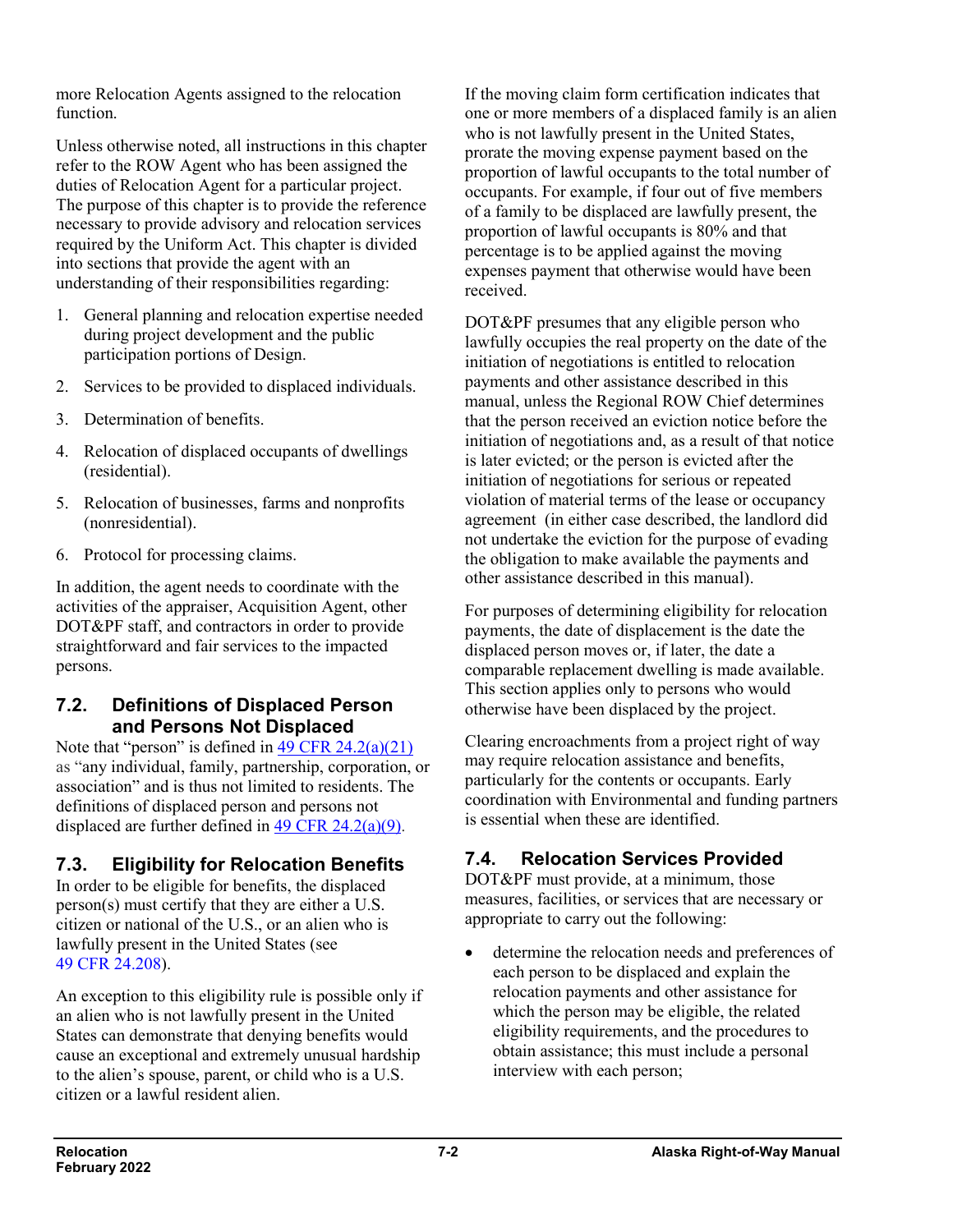- advise any displaced person eligible for government housing assistance at the replacement dwelling of any requirements of the assistance program that would limit the size of the replacement dwelling, and of the long-term nature of such rent subsidy;
- provide current and continuing information on availability, purchase prices, and rental costs of comparable replacement dwellings, and explain that the displaced person cannot be required to move unless at least one comparable replacement dwelling is made available (See Sec. 7.6); and
- ensure that interviews with displaced business owners and operators contain, at a minimum, the following:
	- o replacement site requirements, current lease terms, and other contractual obligations of the business;
	- o financial capacity of the business to accomplish the move;
	- o identification of any advance relocation payments required for the move, and whether DOT&PF has authority to provide them;
	- o determination of the need for outside specialists to assist in planning the move, assist in the actual move, and assist in the reinstallation of machinery and other personal property;
	- o identification and resolution of personalty/realty issues before or at the time of the appraisal;
	- o estimate of the time required for the business to vacate the site;
	- o estimate of the anticipated difficulty in locating a replacement property; and
	- o assurance that the benefits from other agencies are not being impacted.

### *7.4.1. Relocation Assistance Program Package*

The Relocation Assistance Program Package is given to eligible displaced persons to explain the relocation program. Although the content will vary among residential and nonresidential occupants, the materials may include:

- appropriate Relocation Brochure;
- [Certification Concerning Legal Residency in the](http://www.dot.state.ak.us/stwddes/dcsrow/assets/pdf/forms/25ar781.pdf)  [United States;](http://www.dot.state.ak.us/stwddes/dcsrow/assets/pdf/forms/25ar781.pdf)
- [Notice of Eligibility Form](http://www.dot.state.ak.us/stwddes/dcsrow/assets/pdf/forms/25ar723.pdf) 25A-R723 stating kinds and amounts of benefits the specific displaced person may be eligible to receive;
- [Affirmation and Request for Relocation](http://www.dot.state.ak.us/stwddes/dcsrow/assets/pdf/forms/25ar725.pdf)  Assistance [\(Residential\)](http://www.dot.state.ak.us/stwddes/dcsrow/assets/pdf/forms/25ar725.pdf) Form 25A-R725 or [Affirmation and Request for Relocation](http://www.dot.state.ak.us/stwddes/dcsrow/assets/pdf/forms/25ar726.pdf)  [Assistance \(Business\) Form](http://www.dot.state.ak.us/stwddes/dcsrow/assets/pdf/forms/25ar726.pdf) 25A-R726 as appropriate; and
- other optional information pertinent to the specific type of eligibility involved; e.g., "Fair Housing" pamphlets and Small Business Administration loan information.

# **7.5. Relocation Planning**

The scoping for project-related relocation activities facilitates the orderly relocation of everyone in the right of way and gives advance warning of special problems that may necessitate more lead time than normal.

#### *7.5.1. Project Information and Documentation*

- 1. Collect pertinent project related documents, i.e., plans, design study reports, environmental impact statements, etc.
- 2. Certification dates for the project.
- 3. Information contained in the relocation study.
- 4. Maintain correspondence, documentation, etc., relative to a specific parcel or project in the regional parcel file or the project general correspondence file. Maintain the following information in the Regional Relocation Unit:
	- a. current and continuing lists of replacement dwellings available to persons, without regard to race, color, national origin, gender, age, income, or disability, drawn from various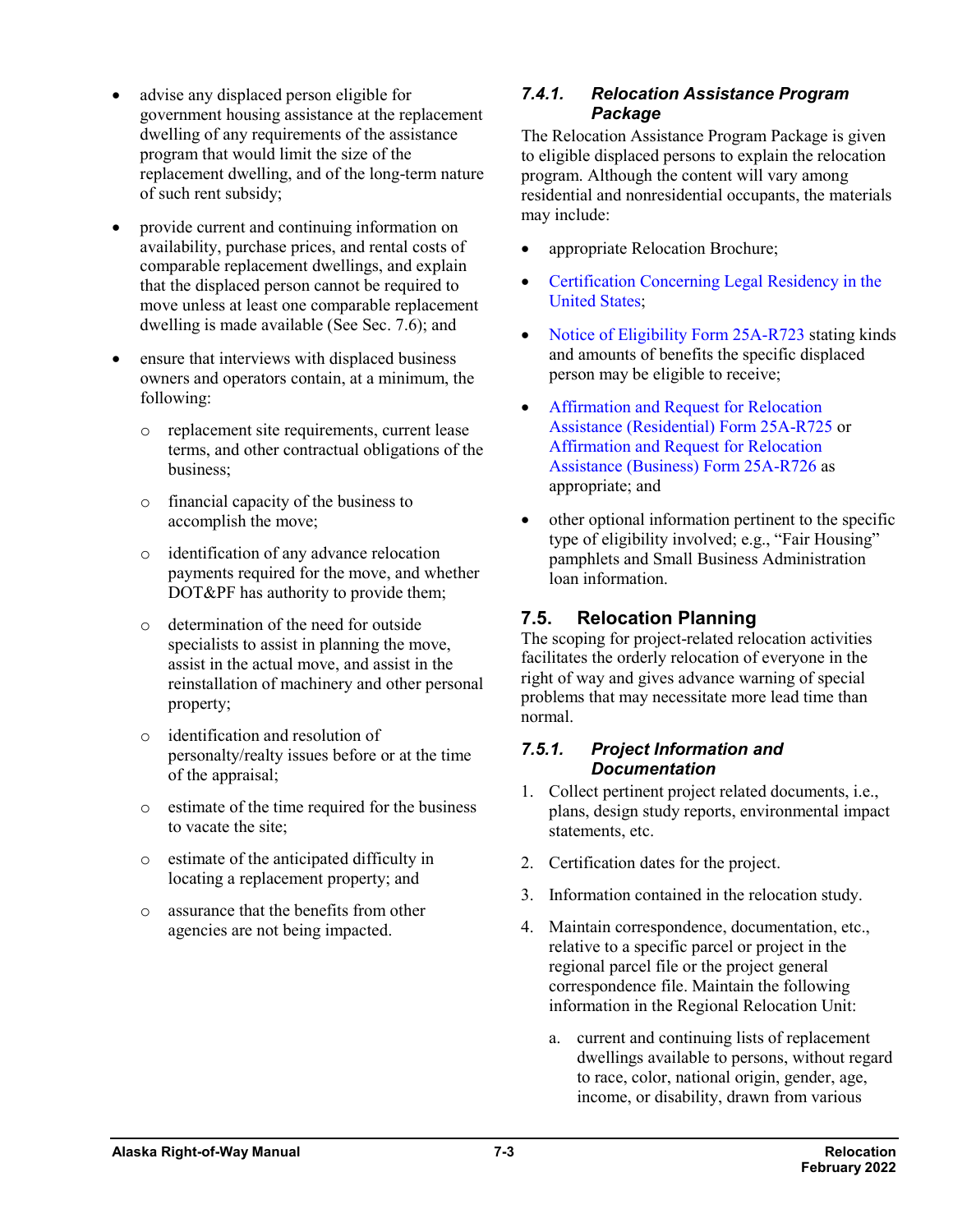sources, suitable in price, size, and condition for displaced persons to the extent available;

- b. current and continuing lists for commercial properties and locations for displaced businesses;
- c. current data for costs such as security deposits, closing costs, typical down payments, interest rates and terms;
- d. maps showing the location of schools, parks, playgrounds, shopping, and public transportation routes in the areas, where applicable;
- e. schedules and costs of public transportation, where applicable;
- f. copies of the relocation brochure, local ordinances pertaining to housing, building codes, open housing consumer education literature on housing, shelter costs, and family budgeting;
- g. subscription for apartment directory services, neighborhood and metropolitan newspapers, and multiple listing services, where applicable:
- h. list of licensed and approved movers;
- i. list of insurance companies that will insure the personal property being moved;
- j. list of advisory information for the project to include contact information of key personnel, what the project will affect and outcomes; and
- k. other pertinent information of value to displaced persons.

### *7.5.2. Relocation Study*

Consult with Environmental staff early to ascertain the requirements for NEPA or other relevant reviews. The study should address, in detail, special relocation problems, timing considerations, relocation phasing, and general relocation alternatives.

At the regional environmental section's request, the Regional ROW Chief directs the preparation of a relocation study that will become part of the environmental document for the project. The study should recognize problems associated with the

displacement of individuals and develop solutions to minimize their adverse impacts.

When preparing the study, consider the number of displacements, type, availability or lack of affordable replacement housing or non-residential facilities, the likelihood of last resort housing payments, and special needs that will have to be addressed before negotiations begin.

Basic assumptions should be stated that could invalidate all or part of the study if changed:

- certification dates for the project will remain essentially unchanged;
- reservation that the design will remain essentially unchanged;
- critical recommendations in the relocation plan are implemented; and
- all approvals are obtained as scheduled.

When considering the availability of housing units versus the need—consider completing a table or spreadsheet that:

- compares by price range, number of bedrooms, and occupancy status;
- summarizes the total available dwellings by price range, number of bedrooms, and occupancy status; and
- outlines (one for each year of right-of-way acquisition for the project) the basis for relating the various kinds of housing and non-residential needs and the housing or non-residential facilities available to fulfill them.

If it is necessary to relocate people in mobile homes, provide a complete separate analysis, the results of which are correlated into the project relocation study.

Describe those types of housing where no special effort will be necessary, including areas where relocation assistance payments will easily accomplish relocation. Provide an analysis showing that displaced persons will be able to pay for their housing in the new area. Describe DS&S problems where the normal market may not have enough DS&S housing to absorb the demand within the time span allowed for relocation. Perform the same analyses for nonresidential relocations.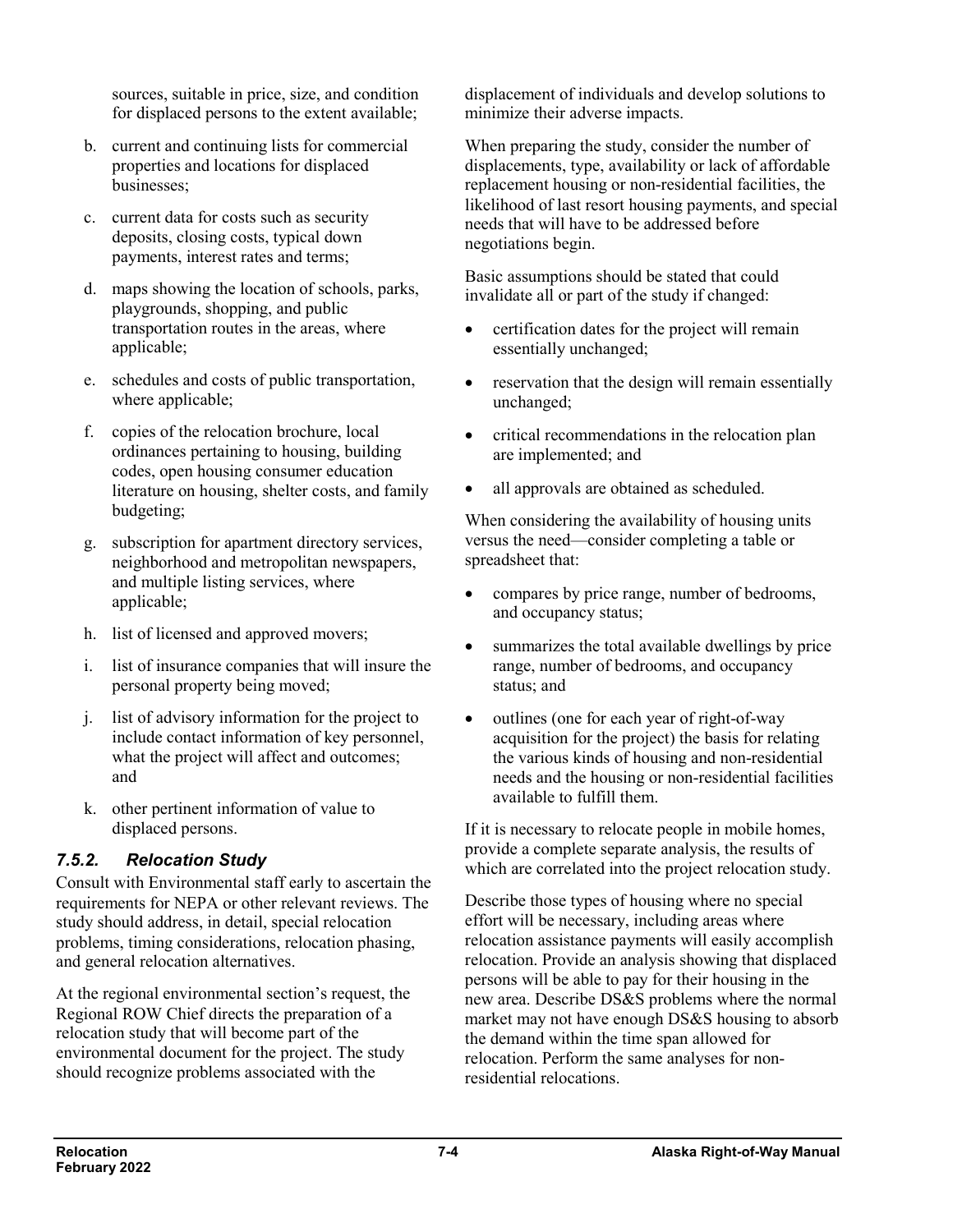If the time scheduled for acquisition and relocation is insufficient to allow orderly relocation based on what the market can absorb, state the best estimate of the time required and recommend changes that would allow for this additional time.

If there is scarcity in some types of housing or nonresidential facilities, follow-up studies on previous projects with displaced persons may enable the report to generalize on the percentages of people by housing class or businesses who tend to leave the area completely. A reasonable estimate of people expected to leave the area, based on solid facts, may show that no availability problem exists where there initially appeared to be one.

If the survey indicates an area where there are or may be a large number of ineligible occupants in the right of way, note this along with any foreseeable problems connected with the displaced persons (examples include student housing and motel/hotel occupants).

State which parcels should be appraised and acquired first and include any appropriate special recommendations for handling them. Identify those parcels where extra time will solve special problems. If there is low availability of one type of unit more time may well solve the relocation problem. Such problems may involve rest homes, old hotels with permanent residents, housing for elderly, mobile home parks, specialized warehouses, medical facilities, farms, or other specialized or atypical properties.

If research indicates a lack of available business relocation sites or significant relocation problems, bring these issues to the attention of the Regional ROW Chief. Include a discussion of possible solutions to the identified problems.

During this study, contact property owners, if necessary, to develop data that includes the following:

- 1. Estimate of the number of households to be displaced, including information such as owner/tenant status, estimated value and rental rates of properties to be acquired, family characteristics, and special consideration of the impacts on minorities, the elderly, large families, and disabled persons when applicable. Some of this data is available from secondary sources such as government and utility records.
- 2. Estimate of the number of comparable replacement dwellings in the area (including price ranges and rental rates) that are expected to be

available to fulfill the needs of those displaced. When an adequate supply of comparable housing is not expected to be available, consider housing of last resort.

- 3. Estimate of the number, type, and size of the businesses, farms, and nonprofit organizations to be displaced and the approximate number of employees who may be affected.
- 4. Estimate of the availability of replacement business sites. If an adequate supply of replacement business sites is not expected to be available, the impacts of displacing the businesses should be considered and addressed. If relocation planning for displaced businesses is expected to involve complex or lengthy moving processes; or involve small businesses with limited financial resources or few alternative relocation sites; the relocation study should include an analysis of business moving problems.
- 5. Consideration of any special relocation advisory services that may be necessary from DOT&PF and other cooperating agencies.
- 6. Any other pertinent or helpful information.

This information is required for each of the design alternatives under consideration in the environmental document. After completing these activities, the Regional ROW Chief must submit the study to the regional environmental coordinator to include in the environmental document.

### *7.5.3. Corridor Public Meeting*

A Corridor Public Meeting is a meeting related to the project corridor. The Regional Environmental Section may request the Regional ROW Chief direct the preparation of the corridor presentation.

Present the following information at the corridor public meeting:

- 1. Information contained in the relocation study.
- 2. The relocation brochure.
- 3. If applicable, a discussion of the relocation program in terms of availability of relocation assistance and services, eligibility requirements and payment procedures under Alaska law and the Uniform Act.
- 4. The Public Statement (Exhibit 7-1).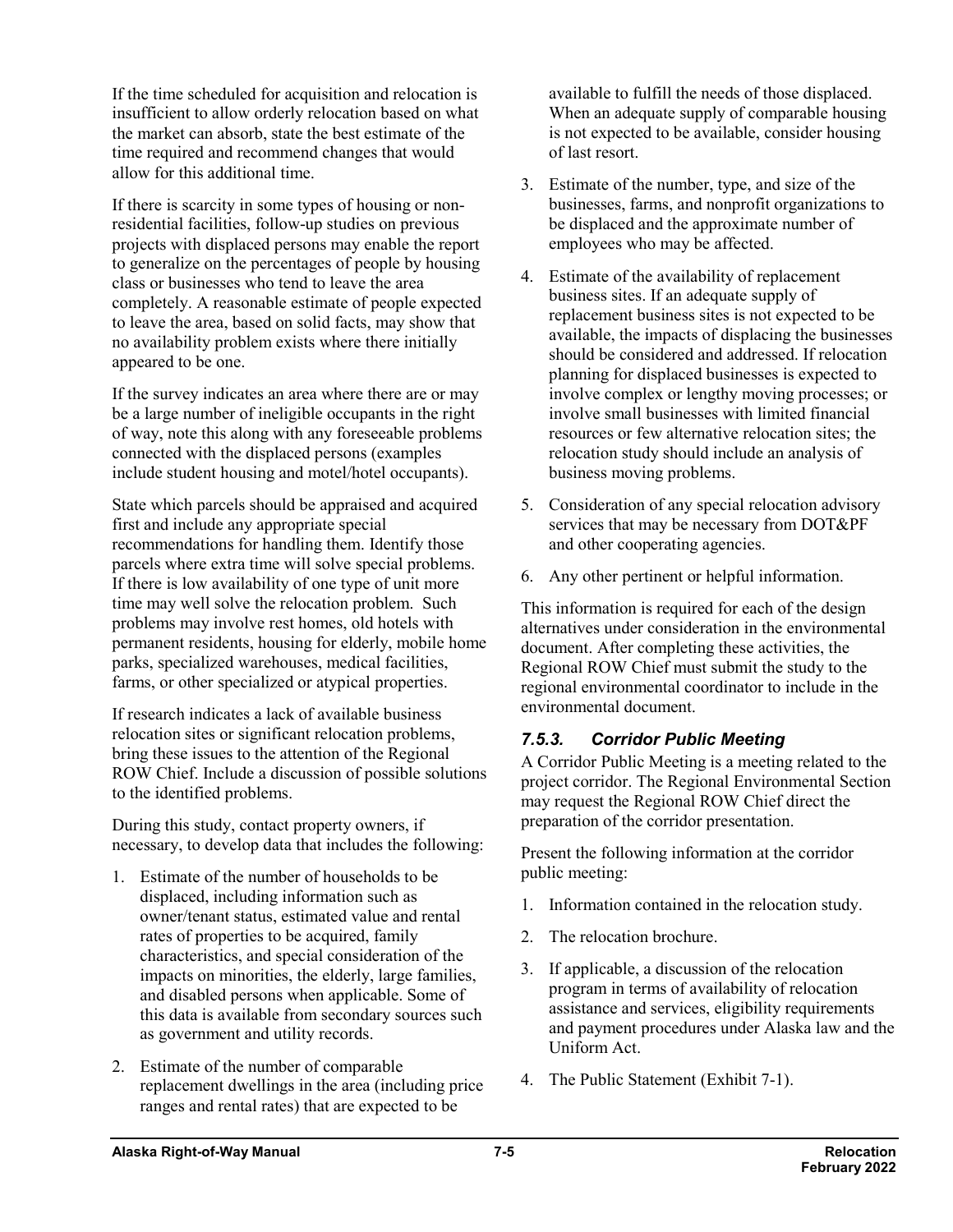# *7.5.4. Design Public Meeting*

A Design Public Meeting is a meeting related to the project design. The Regional Environmental Section may request the Regional ROW Chief prepare information for the design meeting. The Regional ROW Chief must update the relocation study as a relocation plan for the selected alignment to identify any changes that have occurred in the number or type of displaced persons and any changes in the availability of replacement properties.

Present the following information at the design public meeting:

- 1. Eligibility requirements and payment procedures.
- 2. Discussion of the services available under DOT&PF's relocation advisory assistance program, including the address and telephone number of the local relocation office and cooperating local agencies, if any, by name.
- 3. Updated estimate of the number of individuals or families to be relocated;
- 4. Public Statement (Exhibit 7-1).
- 5. Relocation brochure.

# *7.5.5. Open House*

The Regional Environmental Section may use an Open House concept in place of the Corridor Public Meeting and the Design Public Meeting. The Regional ROW Chief must make the same relocation information available to the open house attendees.

### **7.6. Catalog of Comparable Replacement Housing**

Compile a catalog of comparable replacement housing using the [Comparable Housing Listing](http://www.dot.state.ak.us/stwddes/dcsrow/assets/pdf/forms/25ar713.pdf) 

Form [25A-R713,](http://www.dot.state.ak.us/stwddes/dcsrow/assets/pdf/forms/25ar713.pdf) and update it as project needs require and the local market dictates. The purpose of this catalog is to analyze the market in terms of rentals and homes for sale. Arrange the listing in terms of asking price and rents. Include only those dwellings that meet the criteria for a comparable replacement dwelling. Dwellings must pass the DS&S inspection to be part of the catalog.

### **7.7. Relocation Advisory Assistance Services**

DOT&PF must provide relocation advisory assistance services to ensure that the maximum assistance

possible is provided to eligible persons required to relocate because of the project.

If the displaced person has limited English proficiency, secure through the DOT&PF's Civil Rights Office the assistance of a translator with whom the displaced person is comfortable. Obtain a signed affidavit from the translator attesting that the displaced person understood the information presented and is making any agreements knowingly, willingly, and in full understanding of their obligations.

These services are intended as a minimum to assist in relocation to DS&S housing that meets their needs. Provide the services by personal contact. If unable to make personal contact, include information in the files regarding the reasonable efforts made.

#### *7.7.1. Replacement Housing to be Inspected*

Inspect replacement housing to assure it meets the DS&S standard before making it available. If the replacement housing was found by the displaced person, DOT&PF may not make a replacement housing payment unless DOT&PF inspects it and finds it to be DS&S compliant. Refer to [Replacement](http://www.dot.state.ak.us/stwddes/dcsrow/assets/pdf/forms/25ar780.pdf)  [Dwelling Inspection Report Form](http://www.dot.state.ak.us/stwddes/dcsrow/assets/pdf/forms/25ar780.pdf) 25A-R780.

#### *7.7.2. Availability of Comparable Replacement Housing*

DOT&PF may not require any displaced person to move unless DOT&PF has made at least one comparable replacement property available. Where possible, make three or more comparable DS&S replacement properties available and list them on the Benefit Statement. A comparable replacement property will be considered to have been made available to a person if the Relocation Agent has:

- 1. informed the person of its location;
- 2. allowed the person enough time to negotiate and enter into a purchase agreement or lease for the property;
- 3. subject to reasonable safeguards, assured the person of receiving the relocation assistance and acquisition payment to which they are entitled in sufficient time to complete the purchase or lease; and
- 4. inspected replacement housing for DS&S and confirm at time of offer that comparable replacement housing is available and DS&S.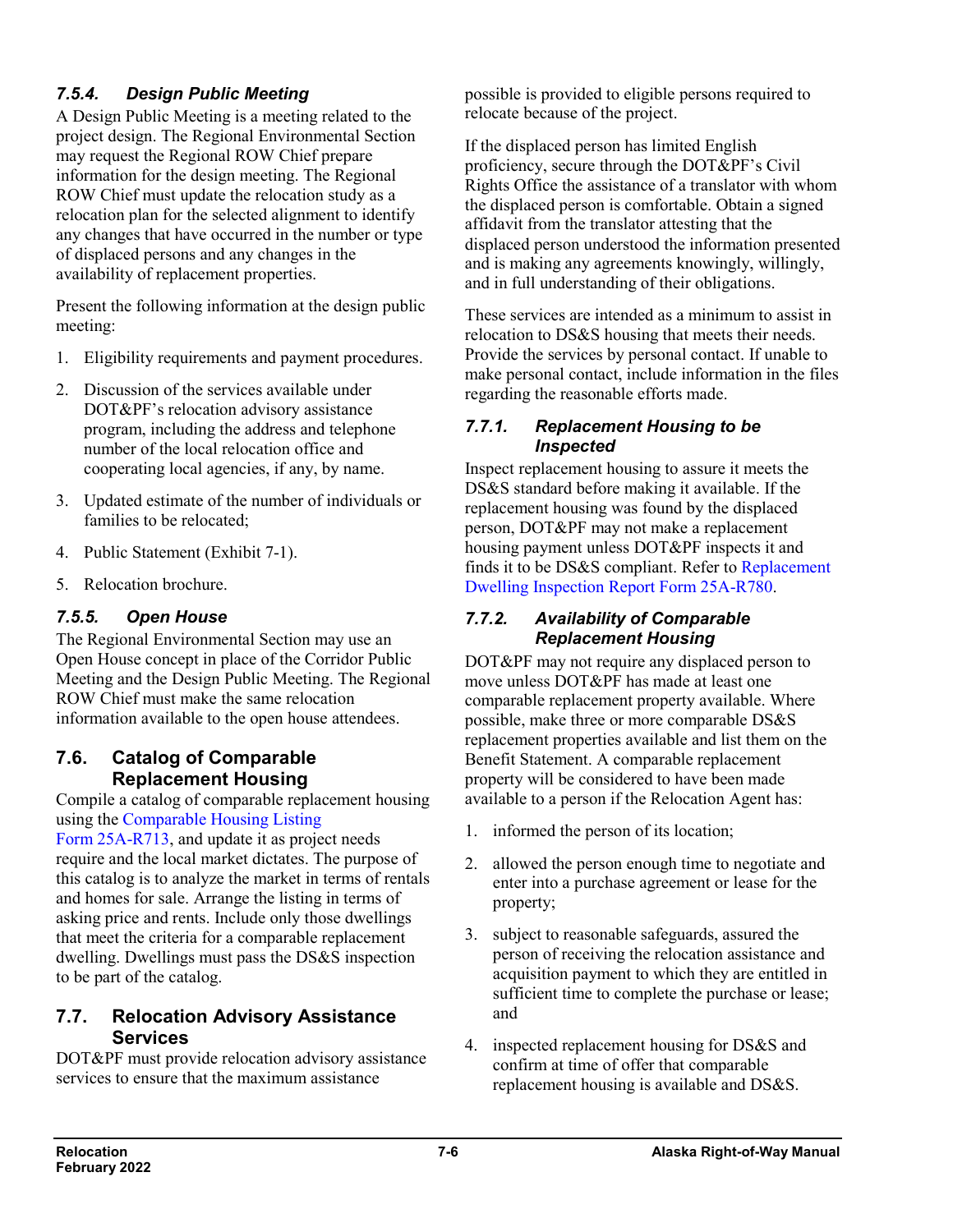# *7.7.3. Eligibility*

Services shall be offered to all persons occupying property:

- acquired or to be acquired;
- immediately adjacent to the acquired real property if DOT&PF believes they may have difficulty adjusting to changes resulting from the acquisition that was acquired, and choose to relocate their adjacent residence, business, or farm operation; and
- after it was acquired by DOT&PF, when such occupancy is permitted by a short-term rental agreement or an agreement subject to termination when the property is needed for a project.

No services shall be offered to persons or businesses not certified as lawfully present in the United States.

### *7.7.4. Relocation Contact and Activities*

After receipt of Authority to Proceed with the acquisition phase, the Regional ROW Chief directs the Relocation Unit to proceed with the following subsections.

#### **General Information Notice**

Furnish any person scheduled to be displaced with [General Information Notice Form](http://www.dot.state.ak.us/stwddes/dcsrow/assets/pdf/forms/25ar705.pdf) 25A-R705 and the relocation brochure. Notify the owner before contacting tenants. Advise the potential displaced persons that only U.S. citizens or aliens who are lawfully present in the United States are eligible for relocation benefits.

As required by 49 [CFR](http://www.ecfr.gov/cgi-bin/text-idx?SID=653591624e33345fff38d26309a6fa16&mc=true&node=pt49.1.24&rgn=div5) 24, include, at a minimum, the following in the General Information Notice:

- 1. inform the person that they may be displaced for the project;
- 2. generally describe the relocation payments for which the person may be eligible, the basic conditions of eligibility, and the procedures for obtaining payment;
- 3. inform the person that, unless they are subject to #6 below, they will be given reasonable relocation advisory services, including referrals to replacement properties, help in filing payment claims, and other necessary assistance to help them successfully relocate;
- 4. inform the person that they will not be required to move without at least 90 days' written notice that meets the requirements of 49 [CFR](https://www.ecfr.gov/cgi-bin/text-idx?SID=653591624e33345fff38d26309a6fa16&mc=true&node=pt49.1.24&rgn=div5) 24;
- 5. inform the person that they cannot be required to move permanently unless at least one comparable replacement property is made available and assure them that they will not be required to move earlier than 90 days after a replacement property is available (see 49 [CFR](https://www.ecfr.gov/cgi-bin/text-idx?SID=653591624e33345fff38d26309a6fa16&mc=true&node=pt49.1.24&rgn=div5) 24);
- 6. inform the person that any person who is an alien not lawfully present in the United States is ineligible for relocation advisory services and relocation payments, unless such ineligibility would result in exceptional and extremely unusual hardship to a qualifying spouse, parent, or child who is a citizen of the United States or an alien lawfully admitted for permanent residence in the United States; and
- 7. describe the person's right to appeal DOT&PF's determination of benefits or relocation services under 49 [CFR](https://www.ecfr.gov/cgi-bin/text-idx?SID=653591624e33345fff38d26309a6fa16&mc=true&node=pt49.1.24&rgn=div5) 24 and 17 [AAC](http://www.akleg.gov/basis/aac.asp#17.81) 81. (For rules regarding appeals, see 49 CFR [24.10](https://www.ecfr.gov/cgi-bin/retrieveECFR?gp=&SID=ef0cebd3b0b75e730b23dc09a695eaf6&mc=true&n=pt49.1.24&r=PART&ty=HTML#se49.1.24_110) and 17 [AAC](http://www.akleg.gov/basis/aac.asp#17.85) 85 and consult with the Regional and Statewide Right-of-Way Chiefs and DOT&PF's attorney at the Department of Law.)

#### **Request for Relocation Assistance**

For residential moves, obtain the signature of the displaced person on the [Affirmation and Request for](http://www.dot.state.ak.us/stwddes/dcsrow/assets/pdf/forms/25ar725.pdf)  [Relocation Assistance \(Residential\)](http://www.dot.state.ak.us/stwddes/dcsrow/assets/pdf/forms/25ar725.pdf) Form 25A-R725 or complete the [Agent's Affirmation of Presentation](http://www.dot.state.ak.us/stwddes/dcsrow/assets/pdf/forms/25ar728.pdf)  Form [25A-R728](http://www.dot.state.ak.us/stwddes/dcsrow/assets/pdf/forms/25ar728.pdf) if the displaced person will not sign the form. If they do not waive assistance, supply lists of replacement housing that meets the DS&S standard.

List the addresses of the comparable housing offered on the Record of Relocation Contacts. Offer all displaced persons transportation to inspect housing to which they are referred. The elderly, disabled, or financially-disadvantaged persons are among those that may need special assistance and require additional planning and coordination appropriate accommodations.

For a displaced business, obtain the signature of the owner on the [Affirmation for Request for Relocation](http://www.dot.state.ak.us/stwddes/dcsrow/assets/pdf/forms/25ar726.pdf)  [Assistance](http://www.dot.state.ak.us/stwddes/dcsrow/assets/pdf/forms/25ar726.pdf) (Business) Form 25A-R726 and supply lists of comparable commercial properties available.

Inform the displaced person of the different moving options available and inquire as to any moving plans.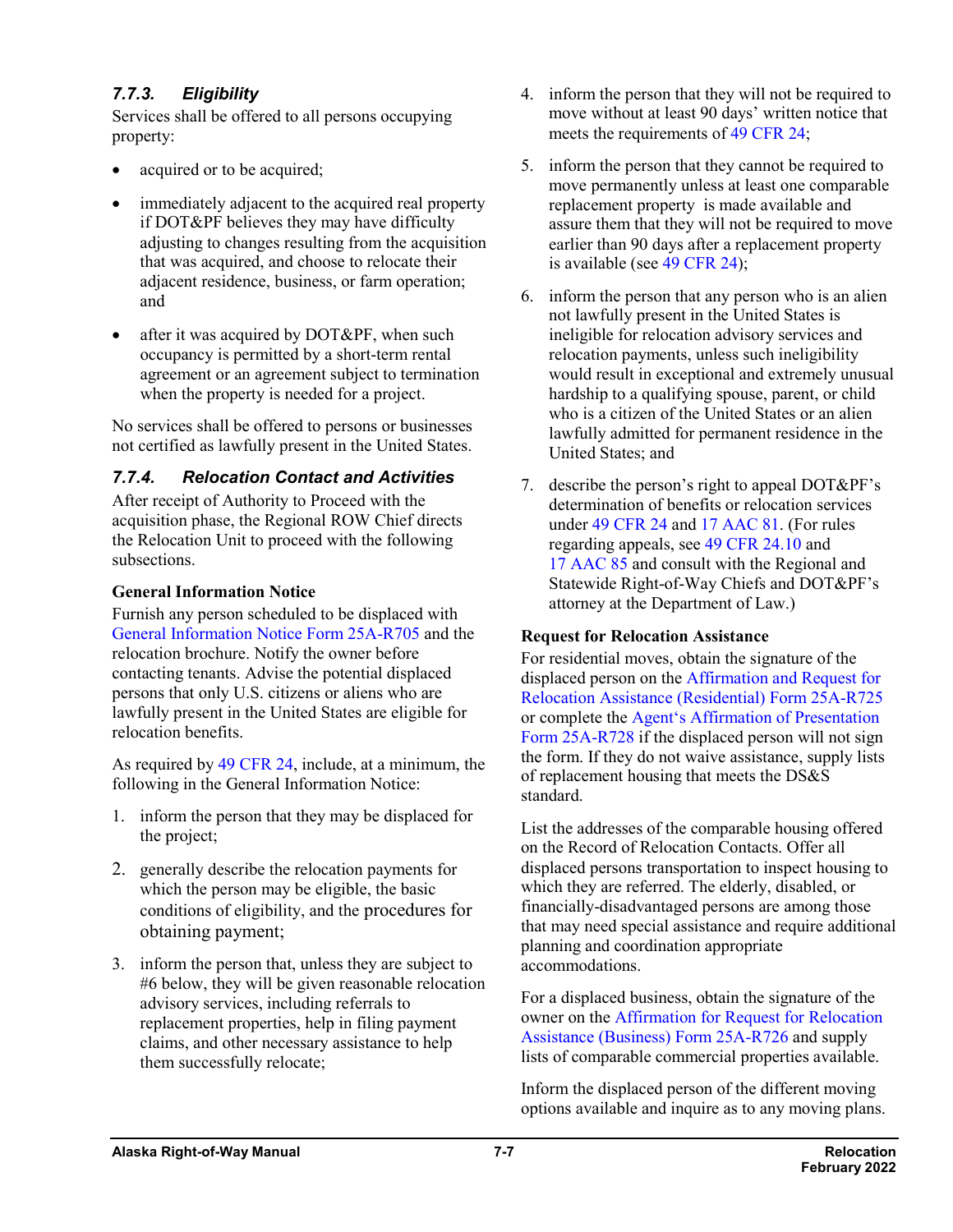#### **Owner-occupants of Multifamily Dwellings**

An eligible owner-occupant of a multifamily dwelling is eligible to receive a residential moving expense payment for moving personal property from the owner-occupied dwelling unit. The owner-occupant is also eligible to receive moving payments for personal property owned in the other units of the multifamily dwellings in accordance with Sec. 7.15.

#### **Subject Dwelling Occupancy Report**

Upon the initial contact with each displaced person, complete [a Displacement Dwelling Occupancy Report](http://www.dot.state.ak.us/stwddes/dcsrow/assets/pdf/forms/25ar708.pdf)  [\(Residential\) Form](http://www.dot.state.ak.us/stwddes/dcsrow/assets/pdf/forms/25ar708.pdf) 25A-R708 for residential displaced persons or a [Non-Residential Occupancy Report](http://www.dot.state.ak.us/stwddes/dcsrow/assets/pdf/forms/25ar710.pdf)  Form [25A-R710](http://www.dot.state.ak.us/stwddes/dcsrow/assets/pdf/forms/25ar710.pdf) for nonresidential displaced persons. These forms contain questions about the displaced person's ethnicity and gender. Explain to the owner that this information is required for all parcels by the Federal agency funding the project to fulfill its reporting requirements. File the form in the parcel relocation file, usually as the first entry.

#### **Notice of Relocation Eligibility**

Eligibility for relocation assistance begins on the date of the issuance of a notice of intent to acquire, the initiation of negotiations for the occupied property, or the actual acquisition of the property, whichever occurs first.

Give the [Notice of Eligibility Form](http://www.dot.state.ak.us/stwddes/dcsrow/assets/pdf/forms/25ar723.pdf) 25A-R723 to all occupants within two weeks after the offer is made for the property. If the Notice of Eligibility is sent by certified mail, make personal contact within 30 days after initiation of negotiations to furnish any additional explanations necessary. If appropriate, the applicable 90-day notice may be given at the same time as the Notice of Eligibility.

#### **Relocation Notices**

Throughout the project either personally serve, or send by certified or registered first class mail, return receipt requested, the following notices (as applicable) to displaced persons, and document it in the Record of Negotiations and place a copy in the parcel relocation file:

- [General Information Notice](http://www.dot.state.ak.us/stwddes/dcsrow/assets/pdf/forms/25ar705.pdf) Form 25A-R705;
- [Notice of Intent to Acquire](http://www.dot.state.ak.us/stwddes/dcsrow/assets/pdf/forms/25ar715.pdf) Form 25A-R715;
- [Notice of Eligibility](http://www.dot.state.ak.us/stwddes/dcsrow/assets/pdf/forms/25ar723.pdf) Form 25A-R723;
- an appropriate Benefit Statement (Benefit Statement [\(Owner-Occupant of 180 Days or](http://www.dot.state.ak.us/stwddes/dcsrow/assets/pdf/forms/25ar730.pdf)

[More\) Form](http://www.dot.state.ak.us/stwddes/dcsrow/assets/pdf/forms/25ar730.pdf) 25A-R730, [Benefit Statement](http://www.dot.state.ak.us/stwddes/dcsrow/assets/pdf/forms/25ar733.pdf)  [\(Occupant Less Than 90 Days\) Form](http://www.dot.state.ak.us/stwddes/dcsrow/assets/pdf/forms/25ar733.pdf) 25A-R733, Benefit Statement – [Residential \(Owner-Occupant](http://www.dot.state.ak.us/stwddes/dcsrow/assets/pdf/forms/25ar735.pdf)  [more than 90 Days\) Form](http://www.dot.state.ak.us/stwddes/dcsrow/assets/pdf/forms/25ar735.pdf) 25A-R735, [Benefit](http://www.dot.state.ak.us/stwddes/dcsrow/assets/pdf/forms/25ar738.pdf)  [Statement \(Tenant of More Than 90 Days\)](http://www.dot.state.ak.us/stwddes/dcsrow/assets/pdf/forms/25ar738.pdf)  Form [25A-R738,](http://www.dot.state.ak.us/stwddes/dcsrow/assets/pdf/forms/25ar738.pdf) [Benefit Statement \(Tenant of](http://www.dot.state.ak.us/stwddes/dcsrow/assets/pdf/forms/25ar740.pdf)  [Less Than 90 Days\) Form](http://www.dot.state.ak.us/stwddes/dcsrow/assets/pdf/forms/25ar740.pdf) 25A-R740, or [Benefit](http://www.dot.state.ak.us/stwddes/dcsrow/assets/pdf/forms/25ar743.pdf)  [Statement \(Business\) Form](http://www.dot.state.ak.us/stwddes/dcsrow/assets/pdf/forms/25ar743.pdf) 25A-R743);

- [Moving Incentive Program Statement](http://www.dot.state.ak.us/stwddes/dcsrow/assets/pdf/forms/25ar744.pdf) Form [25A-R744](http://www.dot.state.ak.us/stwddes/dcsrow/assets/pdf/forms/25ar744.pdf) if applicable for a State-funded project;
- 90-Day Notice to Vacate;
- 90-Day Informational Notice; and
- appropriate Affirmation Forms [\(Affirmation and](http://www.dot.state.ak.us/stwddes/dcsrow/assets/pdf/forms/25ar725.pdf)  [Request for Relocation Assistance \(Residential\)](http://www.dot.state.ak.us/stwddes/dcsrow/assets/pdf/forms/25ar725.pdf)  Form [25A-R725,](http://www.dot.state.ak.us/stwddes/dcsrow/assets/pdf/forms/25ar725.pdf) [Affirmation and Request for](http://www.dot.state.ak.us/stwddes/dcsrow/assets/pdf/forms/25ar726.pdf)  [Relocation Assistance \(Business\)](http://www.dot.state.ak.us/stwddes/dcsrow/assets/pdf/forms/25ar726.pdf) Form [25A-R726,](http://www.dot.state.ak.us/stwddes/dcsrow/assets/pdf/forms/25ar726.pdf) and [Agent's Affirmation of](http://www.dot.state.ak.us/stwddes/dcsrow/assets/pdf/forms/25ar728.pdf)  [Presentation Form](http://www.dot.state.ak.us/stwddes/dcsrow/assets/pdf/forms/25ar728.pdf) 25A-R728).

For persons unable to read and understand the notice, provide appropriate translation/translator and counseling. Each notice must indicate the name and telephone number of the Agent who may be contacted for answers to questions or other needed help. Consult with the DOT&PF Civil Rights Office if there is concern that the property owner may not understand or may need assistance.

#### **Rental Agreement**

Inform the displaced person of the requirement to pay rent to DOT&PF for the property after it is acquired, and that they must sign a rental agreement (Sec. 9.6.1). The rental agreement is authorized by the Regional ROW Chief.

#### **Benefit Statement**

Within two weeks after initiation of negotiations, if possible, but by the time DOT&PF acquires the property, give the displaced person the appropriate benefit statement, showing the amount of replacement housing or rent supplement by use of one of the following forms:

- Benefit Statement [\(Owner-Occupant of 90](http://www.dot.state.ak.us/stwddes/dcsrow/assets/pdf/forms/25ar730.pdf) days or more) Form [25A-R730;](http://www.dot.state.ak.us/stwddes/dcsrow/assets/pdf/forms/25ar730.pdf)
- Benefit Statement (Owner-Occupant of Less Than 90 days) Form [25A-R733;](http://www.dot.state.ak.us/stwddes/dcsrow/assets/pdf/forms/25ar733.pdf)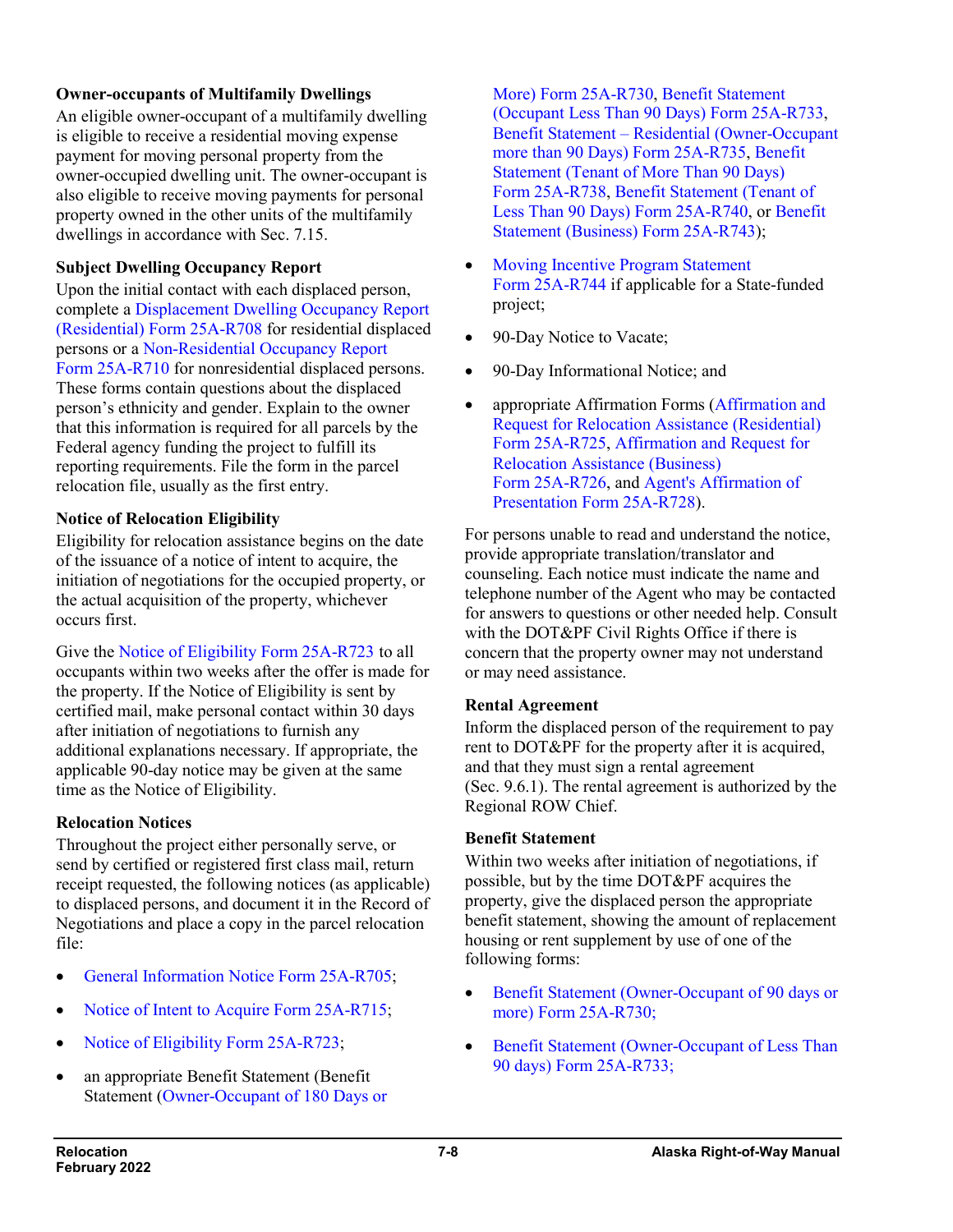- Benefit Statement [\(Tenant of More Than 90](http://www.dot.state.ak.us/stwddes/dcsrow/assets/pdf/forms/25ar738.pdf) days) Form [25A-R738;](http://www.dot.state.ak.us/stwddes/dcsrow/assets/pdf/forms/25ar738.pdf)
- [Benefit Statement \(Tenant of Less than 90](http://www.dot.state.ak.us/stwddes/dcsrow/assets/pdf/forms/25ar740.pdf) days) Form [25A-R740;](http://www.dot.state.ak.us/stwddes/dcsrow/assets/pdf/forms/25ar740.pdf) or
- [Benefit Statement \(Business\) Form](http://www.dot.state.ak.us/stwddes/dcsrow/assets/pdf/forms/25ar743.pdf) 25A-R743.

#### **Replacement Housing**

Dwellings considered as replacement housing must meet the DS&S standard as well as the applicable housing and occupancy codes, which may include requirements relating to potentially hazardous substances.

No dwelling located on, or in close proximity to, an identified hazardous waste site may be considered as a comparable replacement dwelling.

# **7.8. 90-Day Homeowner Occupants**

In addition to other authorized payments, eligible individuals and families displaced from a dwelling (including a condominium or cooperative apartment) required for a Federal-aid project may be eligible for replacement housing payments. The displaced person is not required to relocate to the same occupancy status (homeowner vs. tenant) but has other options according to ownership status and tenure of occupancy as described in this chapter.

# *7.8.1. Eligibility*

A displaced person is eligible for the replacement housing payment for a 90-day homeowner-occupant if the person meets the following conditions:

- 1. actually owned and occupied the displacement dwelling for at least 90 days immediately before the initiation of negotiations; and
- 2. purchases and occupies a DS&S replacement dwelling within one year after the later of the following dates (the Regional ROW Chief may extend the one-year period for good cause):
	- a. date the person receives final payment for the displacement dwelling or, in the case of condemnation, the date DOT&PF deposits the full amount of the Recommendation of Just Compensation in the court; or
	- b. date DOT&PF meets its obligation under Sec. 7.7.2.

### *7.8.2. Amount of Payment*

Except under Housing of Last Resort, the replacement housing payment for an eligible 90-day homeowneroccupant may be as much as \$31,000 (see Sec. 7.10). Payment under this section is limited to the amount necessary to relocate to a comparable replacement dwelling within one year from the date the displaced homeowner-occupant is paid for the displacement dwelling, or the date a comparable dwelling is made available to that person, whichever is later. Calculate the payment as the sum of the following amounts:

- 1. The amount by which the cost of a replacement dwelling exceeds the acquisition cost of the displacement dwelling, as determined under Sec. 7.8.3.
- 2. The increased interest costs and other debt service costs incurred in connection with the mortgage(s) on the replacement dwelling as determined under Sec. 7.8.4.
- 3. The reasonable expenses incidental to the purchase of the replacement dwelling, as determined under Sec. 7.8.5.

See [Claim for Payment \(Replacement Housing](http://www.dot.state.ak.us/stwddes/dcsrow/assets/pdf/forms/25ar760.pdf)  [Supplement\)](http://www.dot.state.ak.us/stwddes/dcsrow/assets/pdf/forms/25ar760.pdf) Form 25A-R760 and Exhibit 7-2.

### *7.8.3. Price Differential*

#### **Basic Computation**

Add the price differential to be paid under Sec. 7.8.2 to the acquisition cost of the displacement dwelling to provide a total amount equal to the lesser of the following:

- reasonable cost of a comparable replacement dwelling and site; or
- purchase price of the DS&S replacement dwelling actually purchased and occupied by the displaced person.

#### **Mixed-use and Multifamily Properties**

If the displacement dwelling was part of a property that contained another dwelling unit or space used for nonresidential purposes, and/or is located on a lot larger than typical for residential purposes, consider only that portion of the acquisition payment actually attributable to the displacement dwelling as its acquisition cost when computing the price differential.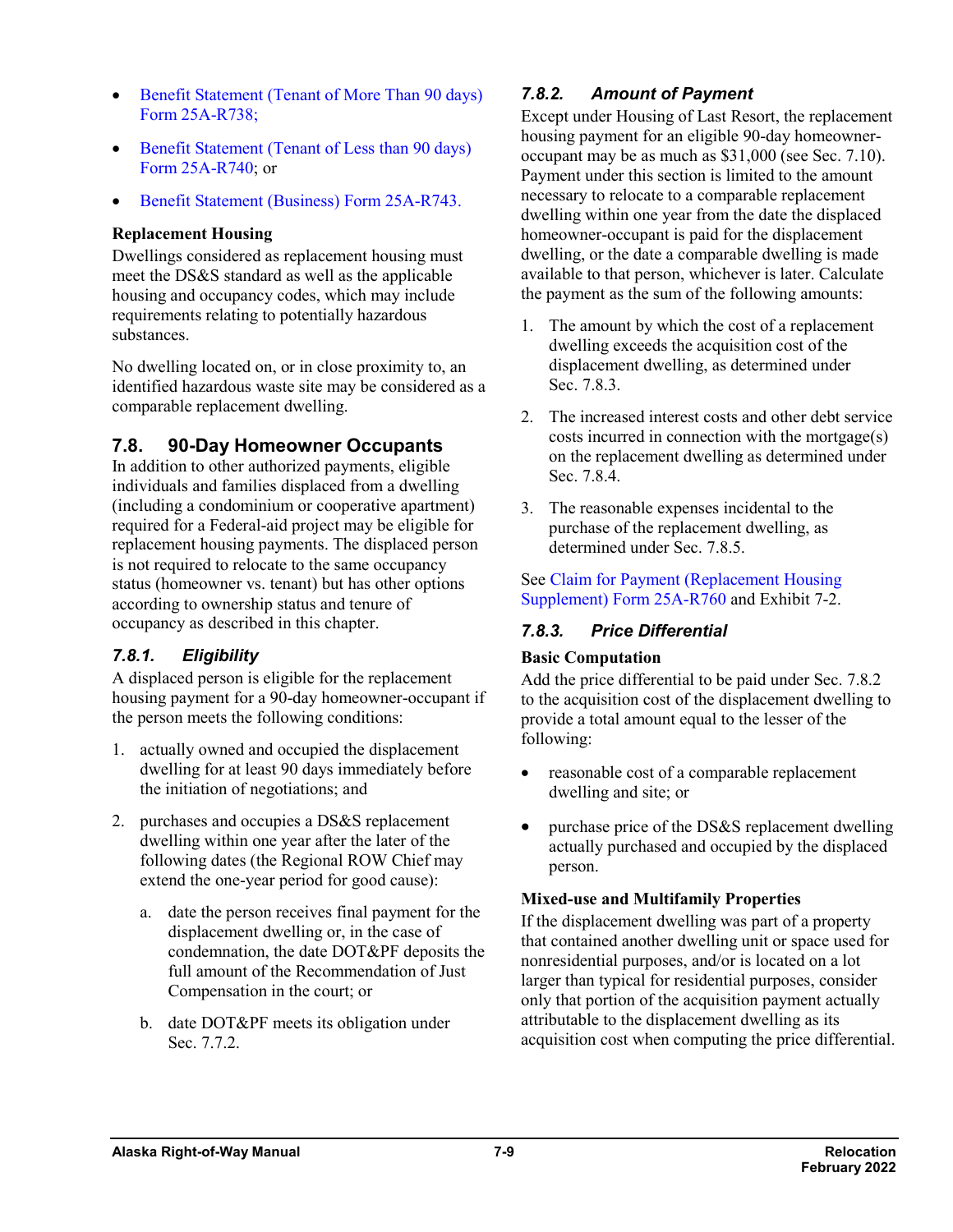#### **Insurance Proceeds**

Include in the acquisition cost of the displacement dwelling the amount of any insurance proceeds received by a person in connection with a loss to the displacement dwelling due to a catastrophic occurrence (fire, flood, etc.). Doing this will avoid duplicate compensation when computing the price differential.

#### **Owner Retention of Displacement Dwelling**

If the owner retains ownership of the dwelling, moves it from the displacement site, and reoccupies it on a replacement site, calculate the purchase price of the replacement dwelling as the sum of the following amounts:

- 1. The cost to move and restore the dwelling to a condition comparable to that before the move.
- 2. The cost to make the unit a DS&S-compliant replacement dwelling (see definitions).
- 3. The current market value for residential use of the replacement site unless the claimant rented the displacement site and has a reasonable opportunity to rent a suitable replacement site.
- 4. The retention value of the dwelling, if the retention value is reflected in the acquisition cost used when computing the replacement housing payment.

Use the [Claim for Payment \(Owner Retention of](http://www.dot.state.ak.us/stwddes/dcsrow/assets/pdf/forms/25ar763.pdf)  [Dwelling\) Form](http://www.dot.state.ak.us/stwddes/dcsrow/assets/pdf/forms/25ar763.pdf) 25A-R763 for a claim under this section. This is done by approval of the Regional ROW Chief on a case-by-case basis.

# *7.8.4. Increased Mortgage Interest Costs*

The amount DOT&PF will pay under Sec. 7.8.2 is determined by the buy down method.

This method provides a lump sum payment that will reduce the mortgage balance on a new mortgage to an amount that could be amortized with the same monthly payment for principal and interest as that for the mortgage(s) on the displacement dwelling.

Include other debt service costs in the payments, if not paid as incidental costs, and base the payments only on bona fide mortgages that were valid liens on the displacement dwelling for at least 90 days before the initiation of negotiations.

Use the following guidelines in the computation of the increased mortgage interest costs payment, which is

contingent upon the owner placing a mortgage on the replacement dwelling:

- 1. Base the payment on the unpaid mortgage balance(s) on the displacement dwelling.
- 2. However, if the person obtains a smaller mortgage than the mortgage balance(s) computed in the buy down determination, prorate the payment and reduce it accordingly.
- 3. For a home equity loan, determine the unpaid balance as that which existed 90 days before the initiation of negotiations, or the balance on the date of acquisition, whichever is less.
- 4. Base the payment on the remaining term of the mortgage(s) on the displacement dwelling or the term of the new mortgage, whichever is shorter.
- 5. Ensure that the interest rate on the new mortgage does not exceed the prevailing fixed interest rate for conventional mortgages currently charged by mortgage lending institutions local to the replacement dwelling.

DOT&PF must pay purchaser's points and loan origination or assumption fees, but not seller's points, to the extent that the following criteria are met:

- they are not paid as incidental expenses;
- they do not exceed rates normal to similar real estate transactions in the area; and
- the Regional ROW Chief determines them to be necessary.

Compute the points and fees based on the unpaid mortgage balance on the displacement dwelling, less the amount determined for the reduction of the mortgage balance under this section.

Advise the displaced person of the approximate amount of this payment and the conditions that they must meet to receive the payment (i.e. obtain a mortgage of at least the same amount as the old mortgage and for at least the same term).

Inform the person of the interest rate and points used to calculate this payment.

It is suggested that DOT&PF may make the payment available (or place it in an escrow account) at or near the time of closing on the replacement dwelling, with the goal of reducing the new mortgage as intended.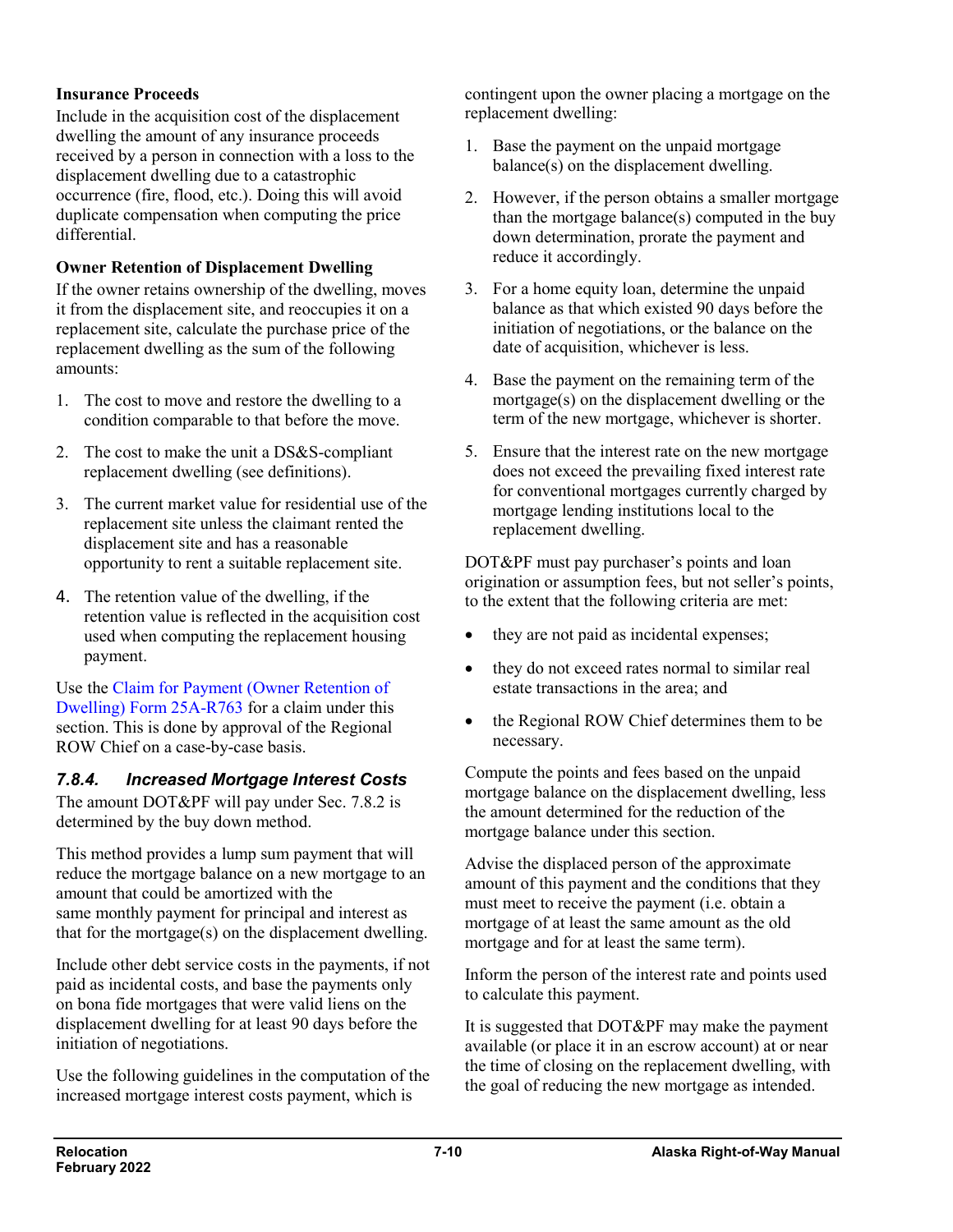Use the [Computations for Incidental Expenses and](http://www.dot.state.ak.us/stwddes/dcsrow/assets/pdf/forms/25ar765.pdf)  [Increased Interest Costs Form](http://www.dot.state.ak.us/stwddes/dcsrow/assets/pdf/forms/25ar765.pdf) 25A-R765 for purposes of this section.

Check for updated Federal Housing Authority (FHA) programs (i.e. reverse mortgage program).

### *7.8.5. Incidental Expenses*

The incidental expenses DOT&PF will pay under Sec. 7.8.2 or Sec. 7.9.3 are those necessary and reasonable costs *actually incurred* by the displaced person incident to the purchase of a replacement dwelling and customarily paid by the buyer. They include the following:

- 1. legal, closing, and related costs, including those for title search, preparing conveyance documents, notary fees, preparing surveys and plats, and recording fees;
- 2. lender, FHA, or VA application and appraisal fees;
- 3. loan origination or assumption fees that do not represent prepaid interest;
- 4. certification of structural soundness and termite inspection when required;
- 5. credit report;
- 6. owner's and mortgagee's evidence of title (such as title insurance), not to exceed the costs for a comparable replacement dwelling;
- 7. escrow agent's fee; and
- 8. other costs the Regional ROW Chief determines are incidental to the purchase.

Use the [Computations for Incidental Expenses and](http://www.dot.state.ak.us/stwddes/dcsrow/assets/pdf/forms/25ar765.pdf)  [Increased Interest Costs Form](http://www.dot.state.ak.us/stwddes/dcsrow/assets/pdf/forms/25ar765.pdf) 25A-R765.

### *7.8.6. Rental Assistance Payment for 90- Day Homeowner*

A 90-day homeowner-occupant who could be eligible for a replacement housing payment under Sec. 7.8.1, but who elects to rent a replacement dwelling, is eligible for a rental assistance payment. The rental assistance payment limit under Sec. 7.9.2 does not apply to this category of displaced person. Instead, the payment is limited to the amount the displaced person would have received had they elected to purchase and occupy a comparable replacement dwelling. Compute and disburse the payment in accordance with Sec. 7.9.2.

# **7.9. 90-Day Occupants**

Except under Housing of Last Resort, a tenant or owner-occupant displaced from a dwelling may be entitled to a payment of as much as \$7,200 for rental assistance or down payment assistance (see Sec. 7.10).

# *7.9.1. Eligibility*

To be eligible for 90-day occupant assistance, the occupant must meet the following criteria:

- 1. Actually and lawfully occupied the displacement dwelling for at least 90 days immediately before the initiation of negotiations.
- 2. Has rented, or purchased, and occupied a DS&S replacement dwelling within one year (unless the Regional ROW Chief extends this period for good cause). For a tenant, that date is the date they move from the displacement dwelling.

# *7.9.2. Rental Assistance Payment*

Except under Housing of Last Resort, an eligible displaced person who rents a replacement dwelling is entitled to a payment of as much as \$7,200 for rental assistance (see Sec. 7.10). This limit does not apply to a 90-day homeowner-occupant described in Sec. 7.8.6. Calculate the payment by taking 42 times the amount obtained by subtracting the base monthly rental for the displacement dwelling from the lesser of the following amounts:

- 1. The monthly rent and estimated average monthly cost of utilities for a comparable replacement dwelling.
- 2. The monthly rent and estimated average monthly cost of utilities for the DS&S-compliant replacement dwelling actually occupied by the displaced person.

The base monthly rental for the displacement dwelling is the lesser of the following amounts:

- 1. The annual average monthly cost for rent and utilities at the displacement dwelling for the year before displacement. (For an owner-occupant, use the fair market rent for the displacement dwelling. For a tenant who paid little or no rent for the displacement dwelling, use the fair market rent, unless its use would result in a hardship because of the displaced person's income or other circumstances).
- 2. Thirty percent of the displaced person's averagegross-household income if the amount is classified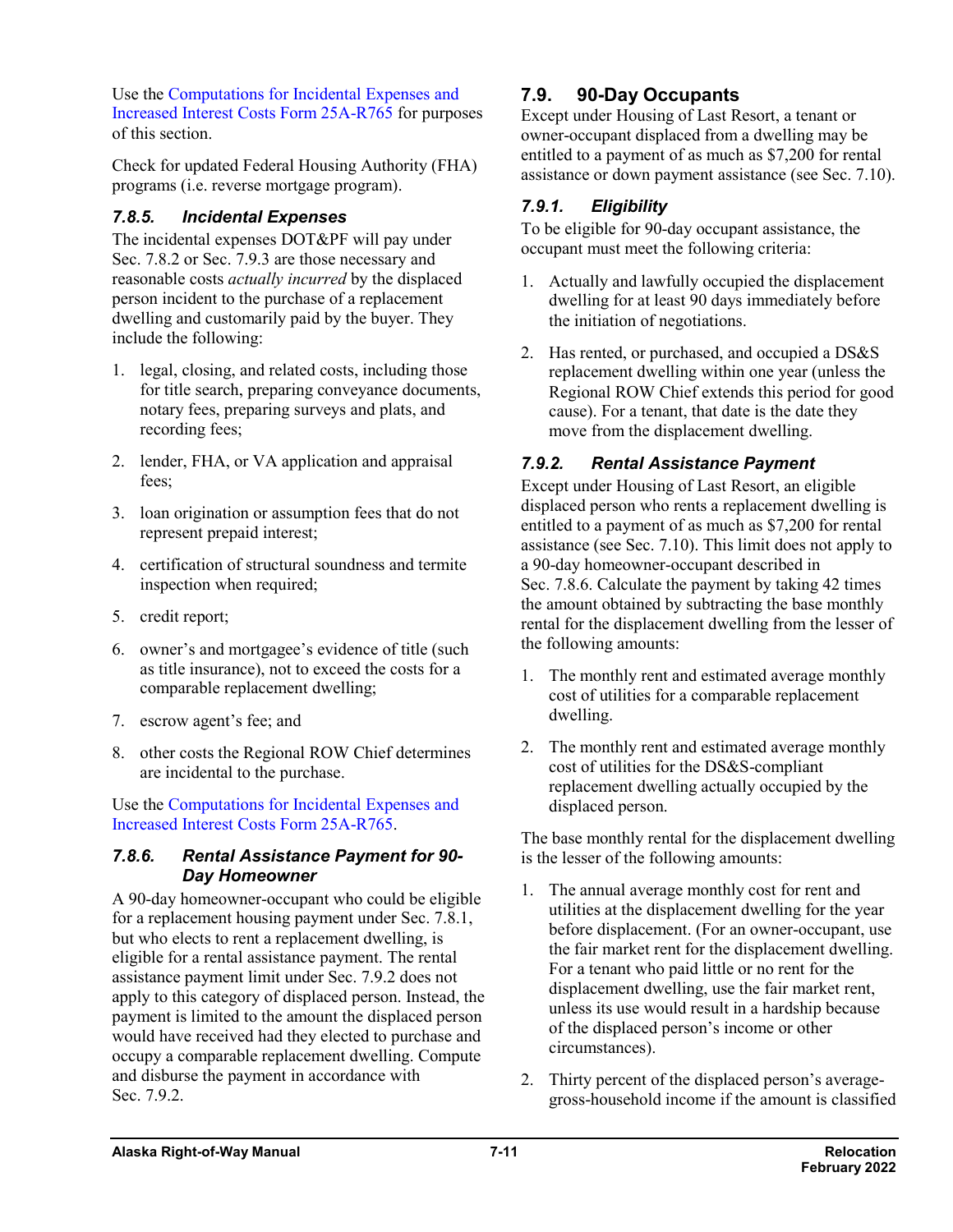as "low income" by the U.S. Department of Housing and Urban Development's (HUD) Annual Survey of Income Limits for the Public Housing and Sec. 8 Programs. HUD's Annual Survey of Income Limits can be found at FHWA's link:

https://www.huduser.gov/portal/datasets/i[l.html.](https://www.huduser.gov/portal/datasets/il.html)

For persons whose income exceeds the survey's "low income" limits, or for dependents or those refusing to provide income information, the base monthly rental must be established solely on the criteria in Item 1 above.

Assume a full-time student or a resident of an institution to be a dependent, unless they demonstrate otherwise.

3. The total of the amounts designated for shelter and utilities if the displaced person receives a welfare assistance payment from a program that designates the amounts for shelter and utilities.

Disburse the payment under this section in a lump sum, unless the Regional ROW Chief determines that the payment should be made in installments. If installments are chosen, except as limited by Sec. 7.25.8, the full amount vests immediately, regardless of whether there is any later change in their income or rent, or in the condition or location of their property.

DOT&PF intends that the full amount of the replacement housing payment for rental assistance should be applied to the rental of the replacement dwelling. DOT&PF may make payment to the owner of the rental replacement housing if the Regional ROW Chief determines it to be necessary for placement into a rental situation and obtains the written consent of the displaced person.

Use the following forms for purposes of this section:

- Payment Evaluation (Rent Supplement) Form [25A-R768;](http://www.dot.state.ak.us/stwddes/dcsrow/assets/pdf/forms/25ar768.pdf) and
- Claim for Payment (Rent Supplement) Form [25A-R770.](http://www.dot.state.ak.us/stwddes/dcsrow/assets/pdf/forms/25ar770.pdf)

#### *7.9.3. Down Payment Assistance*

A displaced person who purchases a replacement dwelling and qualifies as a 90-day tenant or 90-day homeowner-occupant, may receive a down payment in the amount they would have received as rental assistance under Sec. 7.9.2. If the computed down

payment is less than \$7,200 (for 90-day occupant), the Regional ROW Chief may increase the down payment amount to as much as \$7,200. The increase is applied in a uniform and consistent manner to all displaced persons in like circumstances. (See also, Sec. 7.10 Replacement Housing of Last Resort.)

The displaced person must apply the full amount of the replacement housing payment for down payment assistance to the purchase price of the replacement dwelling and related incidental expenses. DOT&PF may make the payment to an escrow account before closure of the loan if the following criteria are met:

- loan agency agrees to return the payment should the sale not be consummated; and
- replacement dwelling meets the necessary DS&S inspection requirements.

Use the following forms for purposes of this section:

- Payment Evaluation (Down Payment) Form [25A-R773;](http://www.dot.state.ak.us/stwddes/dcsrow/assets/pdf/forms/25ar773.pdf) and
- [Claim for Payment \(Down Payment\)](http://www.dot.state.ak.us/stwddes/dcsrow/assets/pdf/forms/25ar775.pdf)  Form [25A-R775.](http://www.dot.state.ak.us/stwddes/dcsrow/assets/pdf/forms/25ar775.pdf)

#### **7.10. Replacement Housing of Last Resort**

In accordance with  $49$  CFR 24.404(a), whenever a project cannot proceed on a timely basis because comparable replacement dwellings are not available within the monetary limits for owners or tenants as specified in [49 CFR 24.401](https://www.ecfr.gov/cgi-bin/retrieveECFR?gp=&SID=d8066ce1620f787b70e397386f5c9f7d&mc=true&n=pt49.1.24&r=PART&ty=HTML#se49.1.24_12) or [49 CFR 24.402,](https://www.ecfr.gov/cgi-bin/retrieveECFR?gp=&SID=d8066ce1620f787b70e397386f5c9f7d&mc=true&n=pt49.1.24&r=PART&ty=HTML#se49.1.24_12) the Regional ROW Chief must provide additional or alternative assistance, which is termed "last resort housing assistance."

The Regional ROW Chief must adequately justify and concur in a Relocation Agent's decision to provide last resort housing assistance. The method selected for providing last resort housing assistance must be cost effective, considering all elements that contribute to total project costs. (Will project delay justify waiting for less expensive comparable replacement housing to become available?)

DOT&PF may not require any eligible person (Sec. 7.3) to move unless a comparable replacement property is available to that person. No person may be deprived of any rights the person may have under the Uniform Act (49 [CFR](http://www.ecfr.gov/cgi-bin/text-idx?SID=653591624e33345fff38d26309a6fa16&mc=true&node=pt49.1.24&rgn=div5) 24). DOT&PF may not require any displaced person to accept a replacement property under these procedures (unless DOT&PF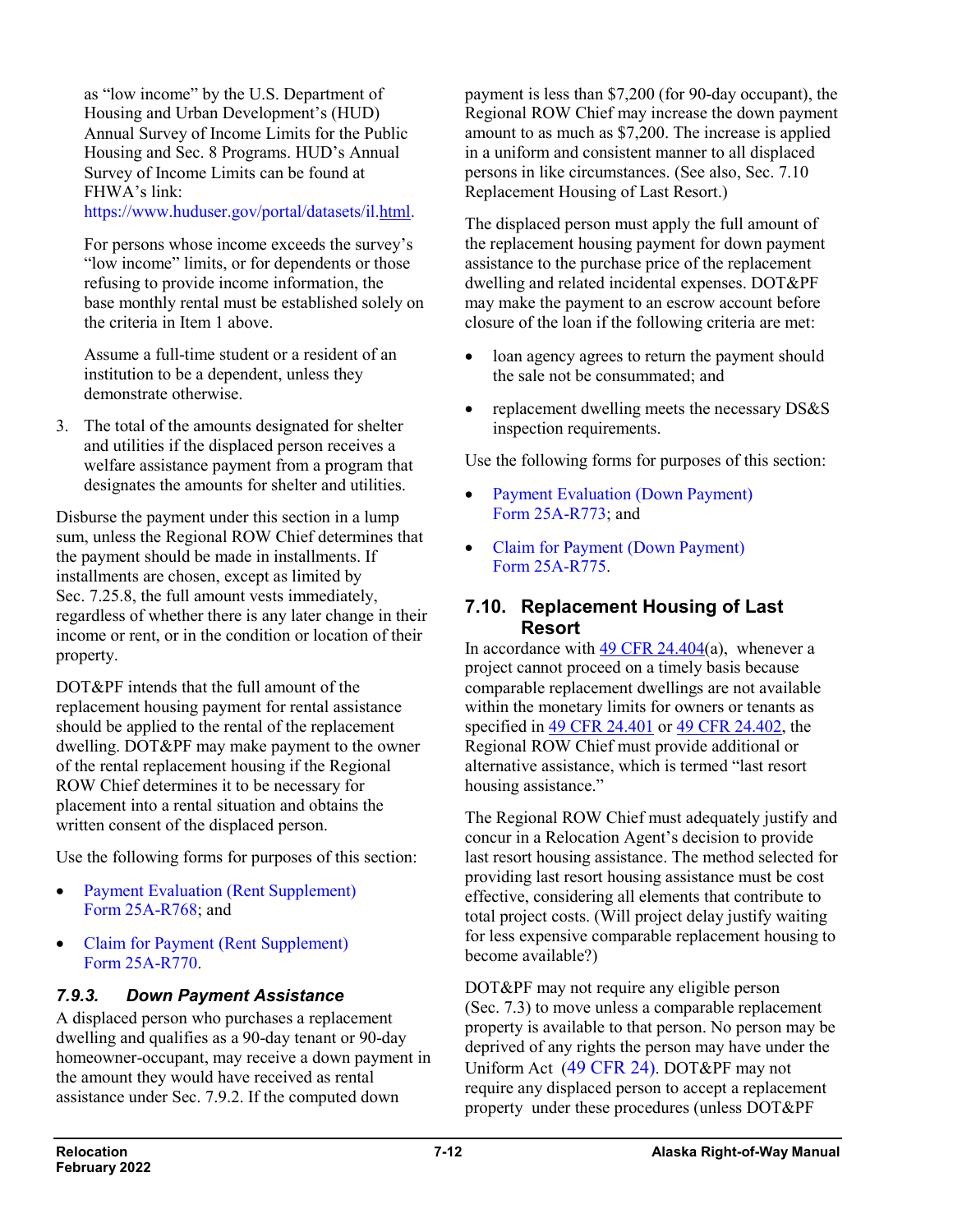and the displaced person have entered into a contract to do so) instead of any acquisition payment or any relocation payment for which the displaced person may otherwise be eligible.

If the replacement housing claim form indicates any members of the displaced family are unlawfully present in the United States, do not count them as a part of the family, and reduce the family size accordingly. Select comparable replacement housing to reflect the makeup of the remaining persons and compute the replacement housing payment accordingly.

#### *7.10.1. Methods of Providing Comparable Replacement Housing of Last Resort*

DOT&PF has broad latitude in implementing this section, but it must implement it for reasonable cost on a case-by-case basis, unless an exception to caseby-case analysis is justified for an entire project. State procurement regulations must be complied with if contracting directly for goods or services. Consult with the regional procurement office. The Statewide ROW Chief must approve any methods other than payment in excess of the established limits.

The methods of providing replacement housing of last resort include the following:

- 1. A replacement housing payment in excess of the limits in Sections 7.8.2, 7.9.2, or 7.9.3, as appropriate. DOT&PF may provide a rental assistance subsidy in installments or in a lump sum as determined by the Regional ROW Chief.
- 2. Rehabilitation of, or additions to, an existing replacement dwelling.
- 3. The construction of a new replacement dwelling.
- 4. The provision of a direct loan that requires regular amortization or deferred repayment. The loan may be unsecured or secured by the real property and may bear interest or be interest-free. See Sec. 2.9.7.
- 5. The relocation of a dwelling and, if necessary, rehabilitation of that dwelling after relocation.
- 6. The purchase of land or a replacement dwelling by DOT&PF and subsequent sale or lease to, or exchange with, a displaced person.
- 7. The removal of barriers to disabled persons.

8. The change in status of the displaced person with their concurrence from tenant to homeowner when it is more cost effective to do so, as in cases where a down payment may be less expensive than a last resort rental assistance payment.

Under special circumstances, consistent with the definition of a comparable replacement dwelling, DOT&PF may consider modified methods of providing replacement housing of last resort based on space and physical characteristics different from those in the displacement dwelling. This includes upgraded, but smaller replacement housing that is DS&S compliant and adequate to accommodate individuals or families displaced from marginal or substandard housing with probable functional obsolescence.

Use a variation from the usual methods of obtaining comparability only if the variation does not result in lower housing standards or in a lower quality of living style. However, in no event may DOT&PF require a displaced person to move into a property that is not functionally equivalent in accordance with the definition of "Comparable Replacement Dwelling" (49 [CFR](https://www.ecfr.gov/cgi-bin/retrieveECFR?gp=&SID=ef0cebd3b0b75e730b23dc09a695eaf6&mc=true&n=pt49.1.24&r=PART&ty=HTML) 24). A mobile home may be used in extreme circumstances to replace a very substandard conventional dwelling in an area where comparable conventional dwellings are not available. If only a portion of a large dwelling is being used, a smaller dwelling may be used as replacement housing.

#### **7.11. Persons Ineligible to Receive Replacement Housing Payment**

DOT&PF must provide assistance under this section to an otherwise eligible displaced person who is not eligible to receive a replacement housing payment because of failure to meet the length of occupancy requirement when comparable replacement rental housing is not available at rental rates within the person's financial means (see Sec. 7.9.2). DOT&PF must provide assistance to cover 42 months.

### **7.12. Utilization of Payment by Displaced Person**

Whenever DOT&PF provides monetary assistance, the displaced person must apply the money to the intended purpose.

### **7.13. Voluntary Sale for Last Resort Housing**

Relocation benefits are inapplicable to an owneroccupant who voluntarily sells property to the State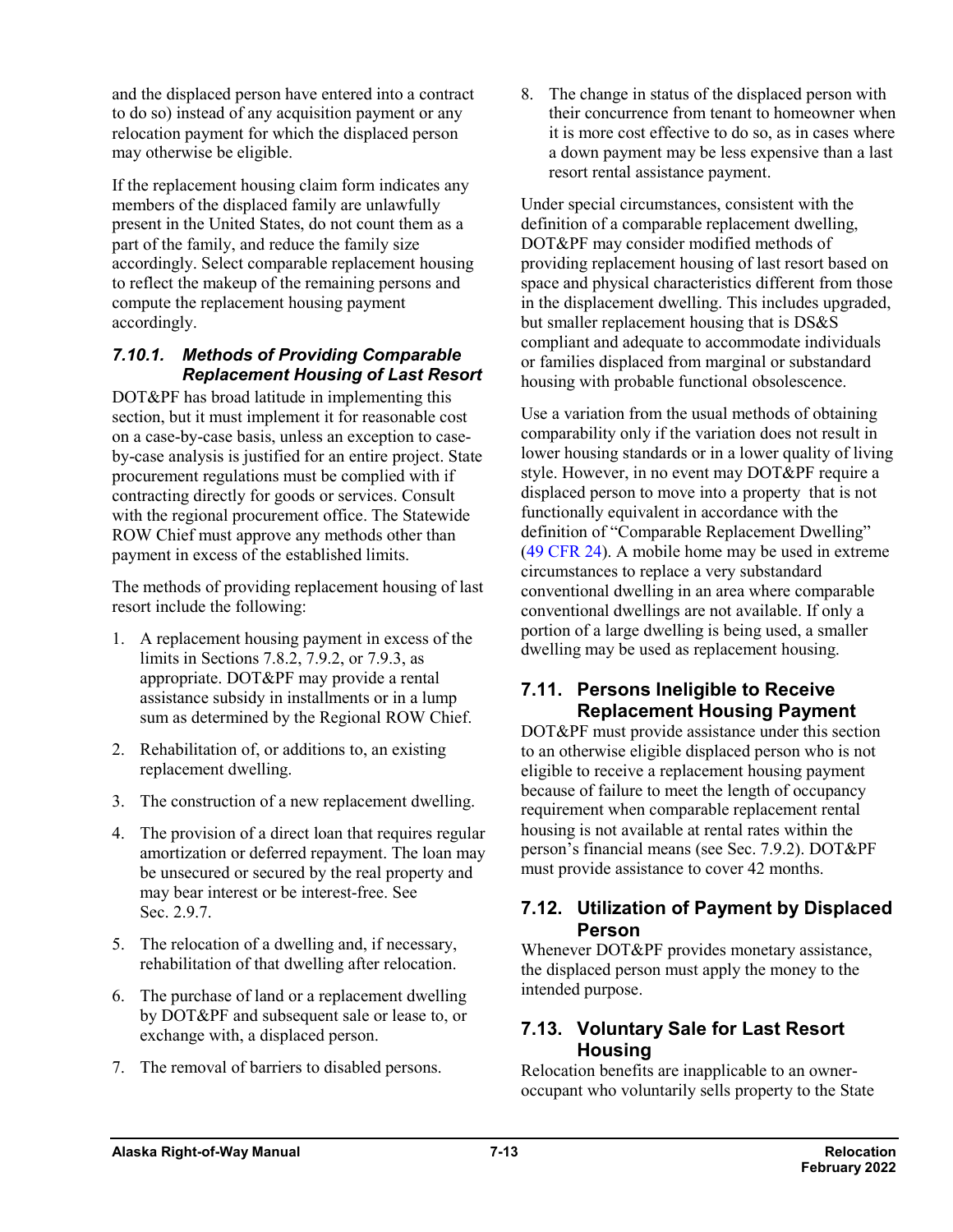for last resort housing, and the owner-occupant so certifies in a statement maintained in DOT&PF's files.

#### **7.14. Payment for Residential Moves and Related Expenses**

A displaced person's actual, reasonable, and necessary moving expenses for moving personal property from a dwelling (including a mobile home) may be determined based on the cost of one or a combination of the following methods:

- commercial moves performed by a professional mover; and
- self moves performed by the displaced person in one or a combination of the following methods:
- Fixed Residential Moving Cost Schedule under Sec. 7.14.2; and
- actual cost of the move, supported by receipted bills for labor and equipment. Hourly labor rates may not exceed the cost paid by a commercial mover to employees performing the same activity. Equipment rental fees should be based on the actual cost of renting the equipment but may not exceed the cost paid by a commercial mover for the same equipment.

Non-residential self moves based on the lower of two bids or estimates are not eligible for reimbursement under this section.

The occupant of a mobile home may elect to move the contents by the schedule or on an actual cost basis. DOT&PF must make any payment for moving the mobile home itself on an actual cost basis. Also see Sec. 7.18.3.

If the moving claim form certification indicates that one or more members of a displaced family is an alien who is not lawfully present in the United States, DOT&PF must prorate the moving expense payment based on the proportion of lawful occupants to the total number of occupants. For example, if four out of five members of a family to be displaced are lawfully present, the proportion of lawful occupants is 80% and that percentage is to be applied against the moving expenses payment that otherwise would have been received.

### *7.14.1. Residential Moves: Actual Expenses*

Any displaced owner-occupant or tenant of a dwelling who qualifies as a displaced person is entitled to payment for actual moving and related expenses as the

Regional ROW Chief determines to be reasonable and necessary, including expenses for the following:

- transportation of the displaced person and personal property (costs may be on a mileage basis, not to exceed the current IRS mileage rate for business expenses, or reasonable actual fees if commercial transport is used. Transportation costs for a distance beyond 50 miles are not eligible unless the Regional ROW Chief determines that relocation beyond 50 miles is justified, based on written support);
- packing, crating, unpacking, and uncrating of the personal property;
- disconnecting, dismantling, removing, reassembling, and reinstalling relocated household appliances and other personal property;
- storage of the personal property for up to 12 months, unless the Regional ROW Chief determines that a longer period is justified based upon written support;
- insurance for the replacement value of the property in connection with the move and necessary storage;
- replacement value of property lost, stolen, or damaged in the process of moving (not through the fault or negligence of the displaced person, his or her agent, or employee) where insurance covering the loss, theft, or damage is not reasonably available; and
- other moving related expenses (unless ineligible under Sec. 7.17.12) that the Regional ROW Chief determines are reasonable and necessary.

The following forms are required for a claim under this section:

- [Claim for Actual Moving Expenses](http://www.dot.state.ak.us/stwddes/dcsrow/assets/pdf/forms/25ar745.pdf)  Form [25A-R745;](http://www.dot.state.ak.us/stwddes/dcsrow/assets/pdf/forms/25ar745.pdf) and
- [Tabulation of Actual Moving Expenses](http://www.dot.state.ak.us/stwddes/dcsrow/assets/pdf/forms/25ar750.pdf)  [\(Nonresidential\) Form](http://www.dot.state.ak.us/stwddes/dcsrow/assets/pdf/forms/25ar750.pdf) 25A-R750.

#### *7.14.2. Residential Moves: Fixed Payment for Moving Expenses*

Any eligible person displaced from a dwelling, a seasonal residence, or a dormitory-style room is entitled to receive a fixed residential moving cost payment, based on room count, as an alternative to a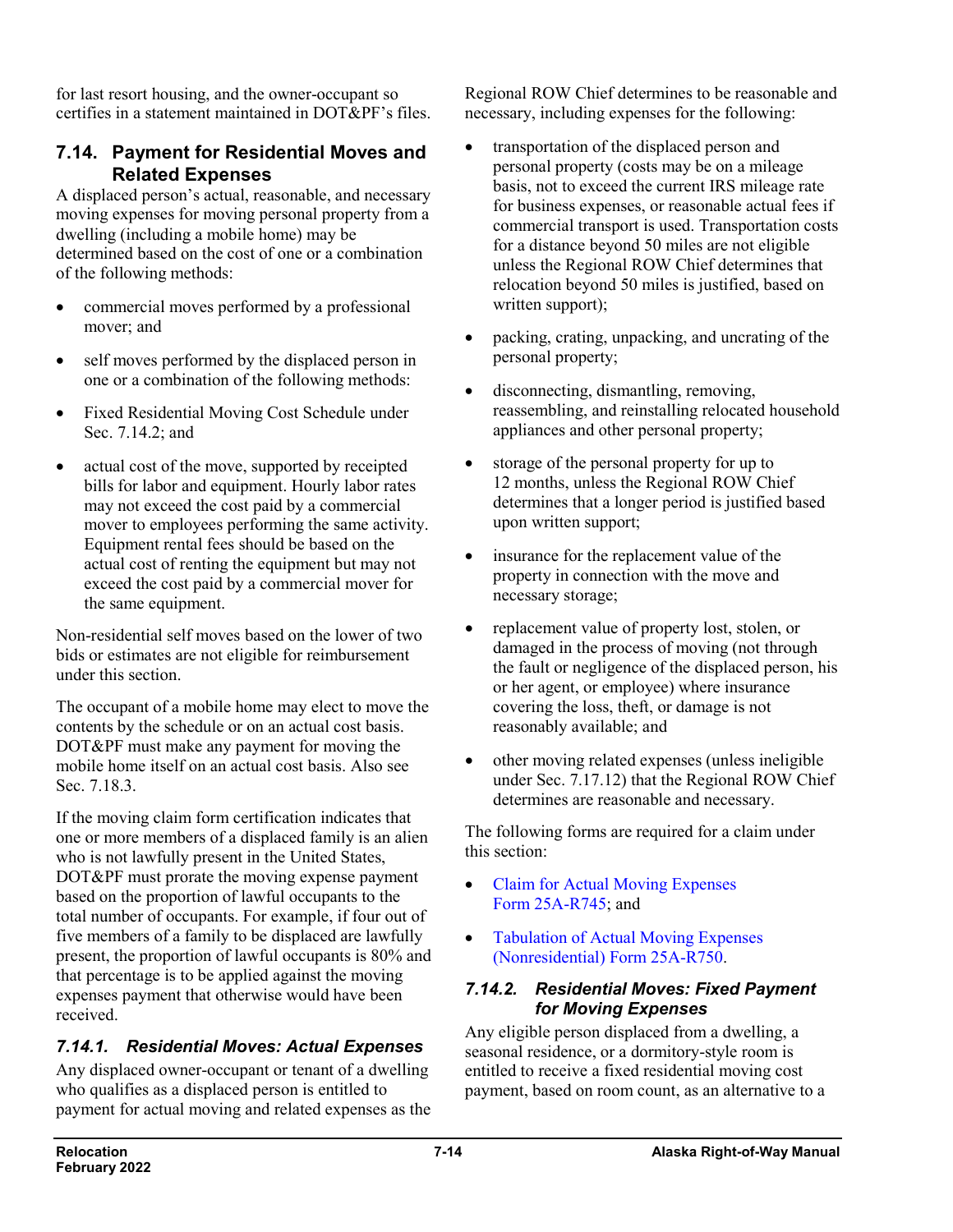payment for actual moving and related expenses covered under Sec. 7.14.1. Determine the room count when requested.

In some cases, a displaced person will have an unusually large amount of furniture in one or more rooms (such as in a basement or attic). In this case the number of rooms and the Fixed Residential Moving Cost Schedule payment may be adjusted to reflect this situation. The definition of "Counted room" and the Fixed Residential Moving Cost Schedule for either occupants moving from unfurnished units or from furnished units where the occupant does not own the furniture are set forth on the [Claim for Fixed Moving](http://www.dot.state.ak.us/stwddes/dcsrow/assets/pdf/forms/25ar753.pdf)  [Expenses and Dislocation Allowance \(Residential\)](http://www.dot.state.ak.us/stwddes/dcsrow/assets/pdf/forms/25ar753.pdf)  Form [25A-R753.](http://www.dot.state.ak.us/stwddes/dcsrow/assets/pdf/forms/25ar753.pdf)

Occasionally, a displaced person may store personal property outdoors, yet still choose to move the property as a scheduled move. In this case, you may determine the reasonable cost of moving this outdoor property and add it to the schedule as additional rooms or as a moving cost finding.

The expense and dislocation allowance to a person whose residential move is performed by an agency at no cost to them shall be limited to \$100.

If an owner-occupant chooses to retain the home and leaves personal property in the dwelling while the dwelling is being moved, the displaced person is eligible to receive the moving costs by the schedule outlined above. If the move by schedule option is selected, the displaced person is not eligible to receive payments for any other moving expenses, storage costs, nor the cost of temporary lodging.

The expense and dislocation allowance to a person with minimal personal possessions who occupies a dormitory-style room shared by two or more other unrelated persons shall be limited to \$100.

### **7.15. Owner-occupants of Multifamily Dwellings**

An eligible owner-occupant of a multifamily dwelling is eligible to receive a residential moving expense payment for moving personal property from the owner-occupied dwelling unit in accordance with Sec. 7.14. The owner-occupant is also eligible to receive moving payments for personal property owned in the other units of the multifamily dwellings in accordance with Sec. 7.16.

### **7.16. Payment for Nonresidential Moves and Related Expenses**

Personal property as determined by an inventory from a business, farm, or nonprofit organization may be moved by one or a combination of the following methods:

- 1. Commercial move based on the lower of two bids or estimates prepared by a commercial mover. DOT&PF may accept a single bid for a low-cost or uncomplicated move. A self-move payment may be based on one or a combination of the following:
	- a. lower of two bids or estimates prepared by a commercial mover or the Relocation Agent; and
	- b. actual cost of the move, supported by receipted bills for labor and equipment (hourly labor rates may not exceed the rates paid by a commercial mover to employees performing the same activity and, equipment rental fees should be based on the actual rental cost of the equipment but not to exceed the cost paid by a commercial mover).
- 2. A fixed payment instead of a payment for actual moving and related expenses ("payment in lieu" or "in lieu of" payment).

The prohibition of benefits payments to an alien who is not lawfully present in the United States (Sec. 7.3) must be applied differently to the differing ownership situations found in sole proprietorships, partnerships, or corporations.

In a sole proprietorship, the eligibility of the business is synonymous with the residency status of the proprietor. Therefore, if the proprietor is an alien who is not lawfully present in the United States, the business is not eligible.

In a partnership, if any of the owners are illegal aliens, DOT&PF may make no relocation payment to those owners. Reduce the total relocation payment by a percentage based on the proportion of ineligible owners.

A corporation, which is considered a "person" under State law, need only certify that it is authorized to conduct business in the United States.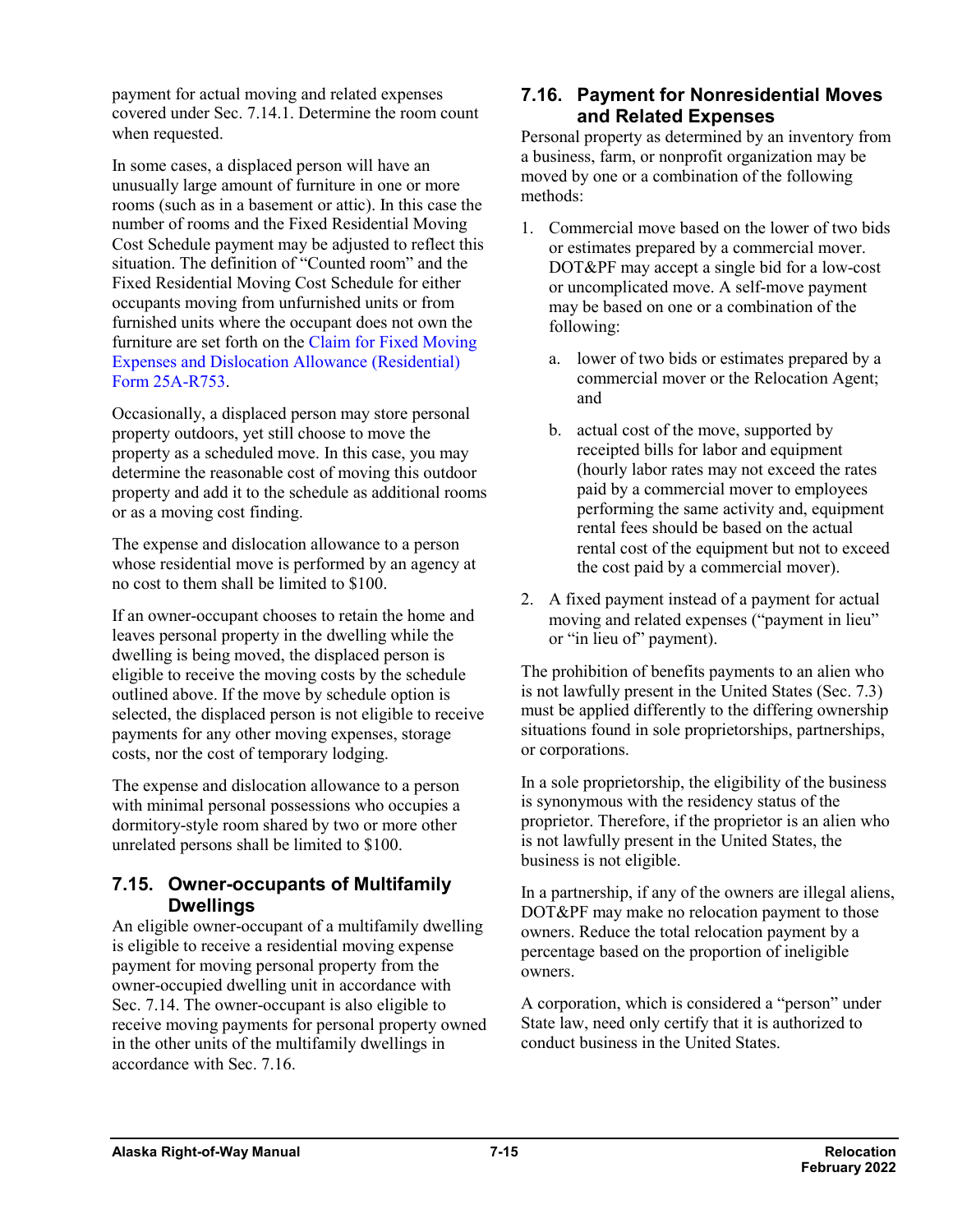#### *7.16.1. Nonresidential Moves: Actual Reasonable Moving and Related Expenses*

Any business or farm operation that qualifies as a displaced person (see 49 [CFR](https://www.ecfr.gov/cgi-bin/retrieveECFR?gp=&SID=ef0cebd3b0b75e730b23dc09a695eaf6&mc=true&n=pt49.1.24&r=PART&ty=HTML) 24) is entitled to payment for those actual moving and related expenses as the Regional ROW Chief determines are reasonable and necessary, including expenses for the following:

- 1. Transportation of personal property; limited to 50 miles unless the Regional ROW Chief determines that relocation beyond 50 miles is justified, based on written support.
- 2. Packing, crating, unpacking, uncrating of the personal property.
- 3. Disconnecting, dismantling, removing, reassembling, and reinstalling relocated machinery, equipment, and other personal property, including substitute personal property described under #13 of this section; includes connecting to nearby utilities; also includes modifying personal property (mandated by Federal, State, or local law, code or ordinance) necessary to adapt it to the replacement structure, the replacement site, or the utilities at the replacement site.
- 4. Modifications necessary to adapt the utilities at the replacement site to the personal property; include expenses for providing utilities from the ROW to the building or improvement when the Regional ROW Chief determines they are actual, reasonable, and necessary.
- 5. Storage of the personal property for up to 12 months. Regional ROW chief may extend this based on written support.
- 6. Insurance for the replacement value of the personal property in connection with the move and necessary storage.
- 7. Any license, permit, or certification not covered in the appraisal, required of the displaced person at the replacement location. Payment may be based on the remaining useful life, as of the date of the move, of the license, permit, or certification.
- 8. The replacement value of property lost, stolen, or damaged in the process of moving (not through the fault or negligence of the displaced person, his or her agent, or employee) when insurance covering the loss is not reasonably available.
- 9. Professional services necessary for planning the move of the personal property, such as consultants, professional services performed prior to the purchase or lease of a replacement site to determine its suitability for the displaced person's business operation are included if the Regional ROW Chief determines they are actual, reasonable, and necessary. Examples include:
	- a. feasibility surveys, soil testing, and marketing studies; and
	- b. professional services in connection with the purchase or lease of a replacement site.
- 10. Relettering signs and replacing stationery on hand at the time of displacement that is made obsolete as a result of the move.
- 11. Actual direct loss of tangible personal property incurred as a result of moving or discontinuing the business or farm operation; payment shall consist of the lesser of the following:
	- a. market value of the item for continued use at the displacement site, less the proceeds from its sale; (The claimant must make a good faith effort to sell the personal property, unless the Regional ROW Chief determines that such effort is unnecessary. When payment for property loss is claimed for goods held for sale, base the market value on the cost of the goods to the business or farm operation, not on the potential selling price.) or
	- b. estimated cost of moving the item, with no allowance for storage; or for reconnecting a piece of equipment if the equipment is in storage or not being used at the acquired site. (If the business or farm operation is discontinued, base the estimated cost on a moving distance of 50 miles.)
- 12. The reasonable cost incurred in attempting to sell an item that is not to be relocated.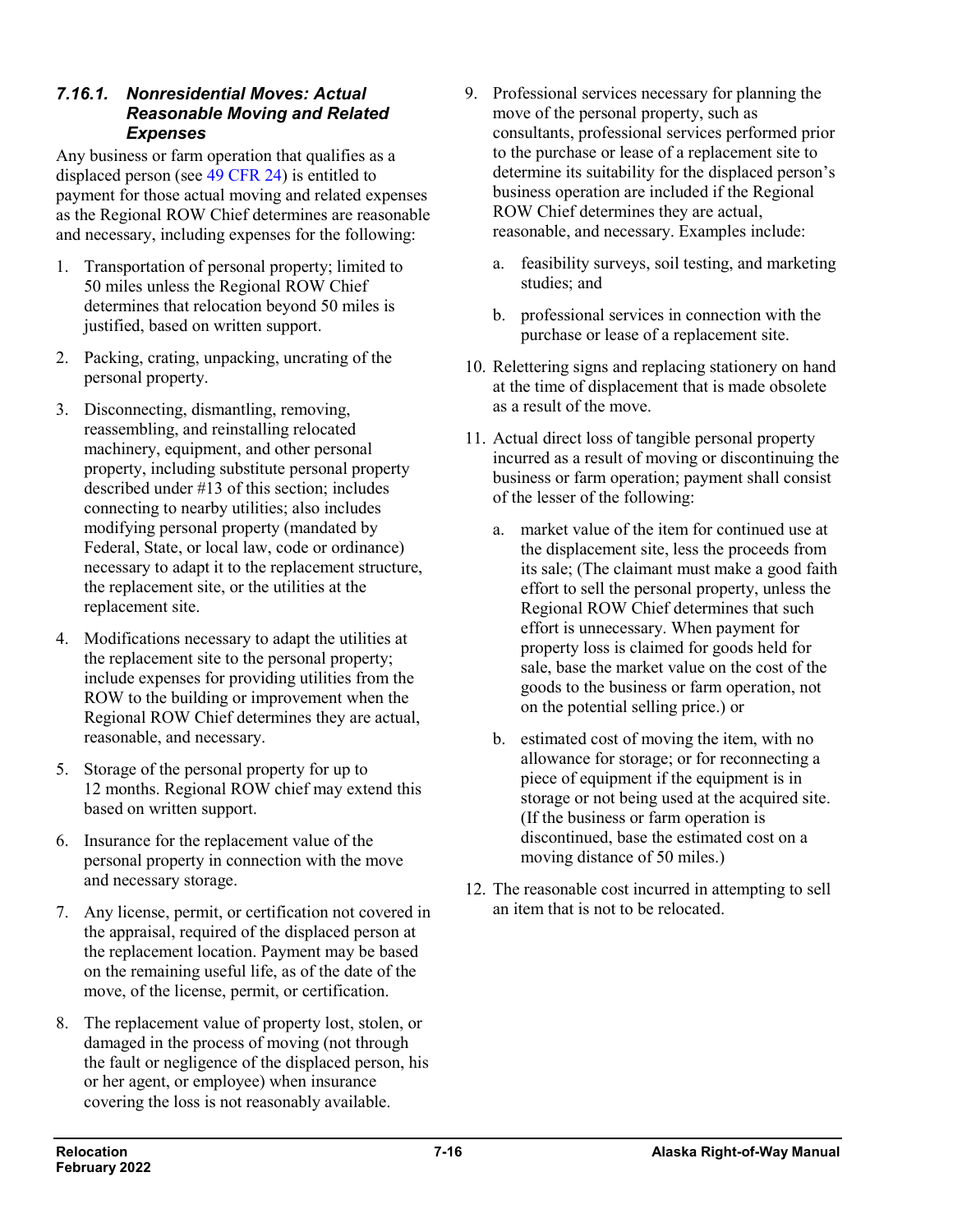- 13. Purchase of substitute personal property; if an item of personal property used as part of a business or farm operation is not moved but is promptly replaced with a substitute item that performs a comparable function at the replacement site, the displaced person is entitled to payment of the lesser of the following:
	- a. cost of the substitute item, including installation costs at the replacement site, minus any proceeds from the sale or trade-in of the replaced item; or
	- b. estimated cost of moving and reinstalling the replaced item, but with no allowance for storage. The estimated cost for a low-cost or uncomplicated move may be based on a single bid or estimate.
- 14. Searching for a replacement location; a displaced business or farm operation is entitled to reimbursement for actual expenses, not to exceed \$2,500, as the Regional ROW Chief determines to be reasonable, that are incurred in searching for a replacement location including the following:
	- a. transportation, meals, and lodging away from home;
	- b. time spent searching, based on \$25 per hour;
	- c. fees paid to a real estate agent or broker to locate a replacement site, exclusive of any fees or commissions related to the purchase of the site;
	- d. time spent obtaining permits and attending zoning hearings; and
	- e. time spent negotiating the purchase of a replacement site, based on a reasonable salary or earnings.
- 15. Advertising signs; the amount of a payment for direct loss of an advertising sign that is personal property shall be the lesser of the following:
	- a. depreciated reproduction cost of the sign, as determined by the Regional ROW Chief, less the proceeds from its sale; or
	- b. estimated cost of moving the sign but with no allowance for storage.
- 16. If the personal property to be moved is of low value and high bulk, and the Regional ROW Chief determines that the cost of moving the property

would be disproportionate to its value, the allowable moving cost payment may not exceed the lesser of the following:

- a. amount that would be received if the property were sold at the site; or
- b. replacement cost of a comparable quantity delivered to the new business location.
- 17. Impact fees or one-time assessments for anticipated heavy utility usage.
- 18. Other moving related expenses (unless ineligible under Sec. 7.17.12 of this manual) as the Regional ROW Chief determines are reasonable and necessary.

The following forms are required for a claim under this section:

- [Claim for Actual Moving Expenses](http://www.dot.state.ak.us/stwddes/dcsrow/assets/pdf/forms/25ar745.pdf) Form [25A-R745;](http://www.dot.state.ak.us/stwddes/dcsrow/assets/pdf/forms/25ar745.pdf) and
- Tabulation of Actual Moving Expenses Form [25A-R750.](http://www.dot.state.ak.us/stwddes/dcsrow/assets/pdf/forms/25ar750.pdf)

#### **7.17. Nonresidential Moves: Preparation of Specifications, Notification, and Inspection**

The Regional ROW Chief must inform the displaced person, in writing, of the necessity of preparing move specifications. This should be done as soon as possible after negotiations begin. The move specification is a detailed agreement between the displaced person and DOT&PF on how the move is to be accomplished. The displaced person prepares this document (with DOT&PF assistance if necessary). The displaced person should be informed that he or she may hire a professional to prepare the document and include the cost of preparation as part of the displaced person's moving expenses. The document becomes the basis to prepare the bids or estimates because it informs the person preparing the move estimate of what must be done to accomplish the move.

The move specifications should address such items as the following:

- order of the move;
- advance notification of the date of the move;
- special handling required;
- detach and reinstallation instructions;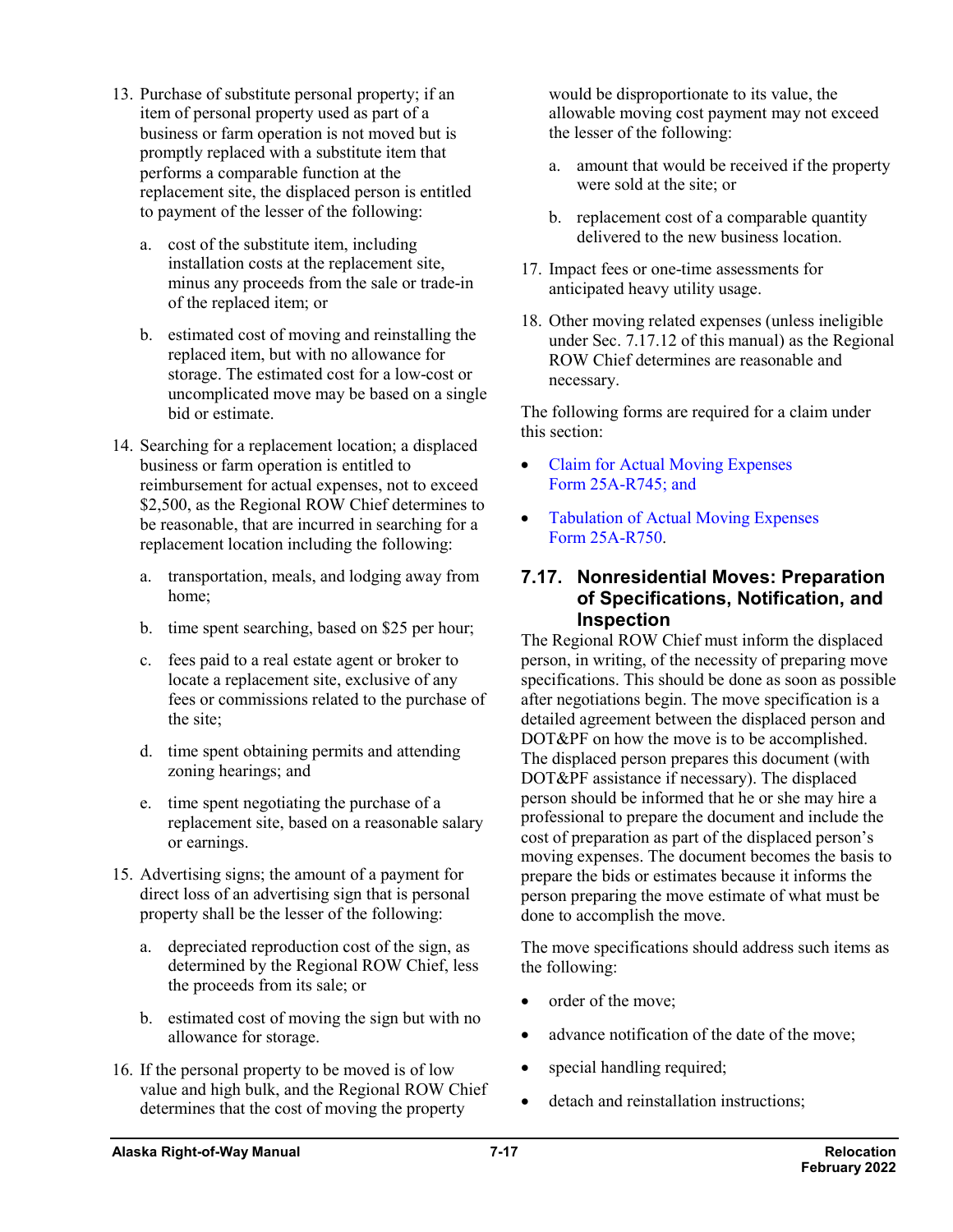- inventory;
- unique circumstances of the move; and
- location to which the property will be moved.

For low-cost or uncomplicated moves, the Regional ROW Chief may waive the move specifications requirement.

Make reasonable and timely inspections of the personal property at the displacement and replacement sites and monitor the move.

### *7.17.1. Nonresidential Moves: Self-Moves*

If the displaced person elects to take full responsibility for all or part of the move of the business, farm operation, or nonprofit organization, the Regional ROW Chief may approve a payment for the moving expenses. Before the move, the displaced person must complete the [Self-Move Agreement \(Business\)](http://www.dot.state.ak.us/stwddes/dcsrow/assets/pdf/forms/25ar755.pdf) Form [25A-R755.](http://www.dot.state.ak.us/stwddes/dcsrow/assets/pdf/forms/25ar755.pdf)

The amount may not exceed the lower of two acceptable bids or estimates obtained by the ROW Section, or prepared by a qualified, authorized DOT&PF representative. The person preparing these bids or estimates must sign and date them and indicate the replacement location. A self-move payment does not require the displaced person to submit any additional documentation of moving expenses actually incurred in the move.

Monitor the move to ensure the property is actually moved to the replacement site and that the payment to the displaced person was based upon costs that were actual, reasonable, and necessary. This can be documented in the file by pre- and post-move inventories and the agent's move monitoring report contained within the [Self-Move Agreement \(Business\)](http://www.dot.state.ak.us/stwddes/dcsrow/assets/pdf/forms/25ar755.pdf)  Form [25A-R755.](http://www.dot.state.ak.us/stwddes/dcsrow/assets/pdf/forms/25ar755.pdf)

For an uncomplicated move of less than \$2,500, the Regional ROW Chief may determine that a single bid or estimate is required. If, in the Regional ROW Chief's opinion, bids or estimates cannot be obtained or if circumstances (such as large fluctuations in inventory) prevent reasonable bidding, DOT&PF may pay the displaced owner the actual reasonable moving costs, supported by receipts or other evidence of expense incurred.

The allowable expenses of a self-move under this provision may include the following:

- amounts paid for truck and/or equipment hired;
- if vehicles or equipment owned by a business being moved are used, a reasonable amount to cover gas and oil, and the cost of insurance and depreciation directly allocable to hours and/or days the equipment is used for the move;
- wages paid for the labor of persons who physically participate in the move; labor costs are to be computed on the basis of actual hours worked at the hourly rate paid (the hourly rate may not exceed that of commercial movers or contractors in the locality for each profession or craft involved); and
- if a business proposes to use working foremen or group leaders regularly employed by the business to provide supervisory services in connection with the move, the amount of their wages covering time spent in actual supervision of the move may be included as a moving expense.

#### *7.17.2. Nonresidential Moves: Eligible Reestablishment Expenses*

In addition to the payments available above, a small business, farm, or nonprofit organization may be eligible to receive a payment not to exceed \$25,000 for expenses actually incurred in relocating and reestablishing the small business, farm, or nonprofit organization at a replacement site. The Regional ROW Chief determines reasonable and necessary reestablishment expenses, supported by evidence of expenses actually incurred. Examples include, but are not limited to, the following:

- 1. Repairs or improvements to the replacement real property as required by Federal, State, or local law, code, or ordinance.
- 2. Modifications to the replacement property to accommodate the business operation or make replacement structures suitable for conducting the business.
- 3. Construction and installation costs for exterior signing to advertise the business.
- 4. Redecoration or replacement of soiled or worn surfaces at the replacement site, such as paint, paneling, or carpeting.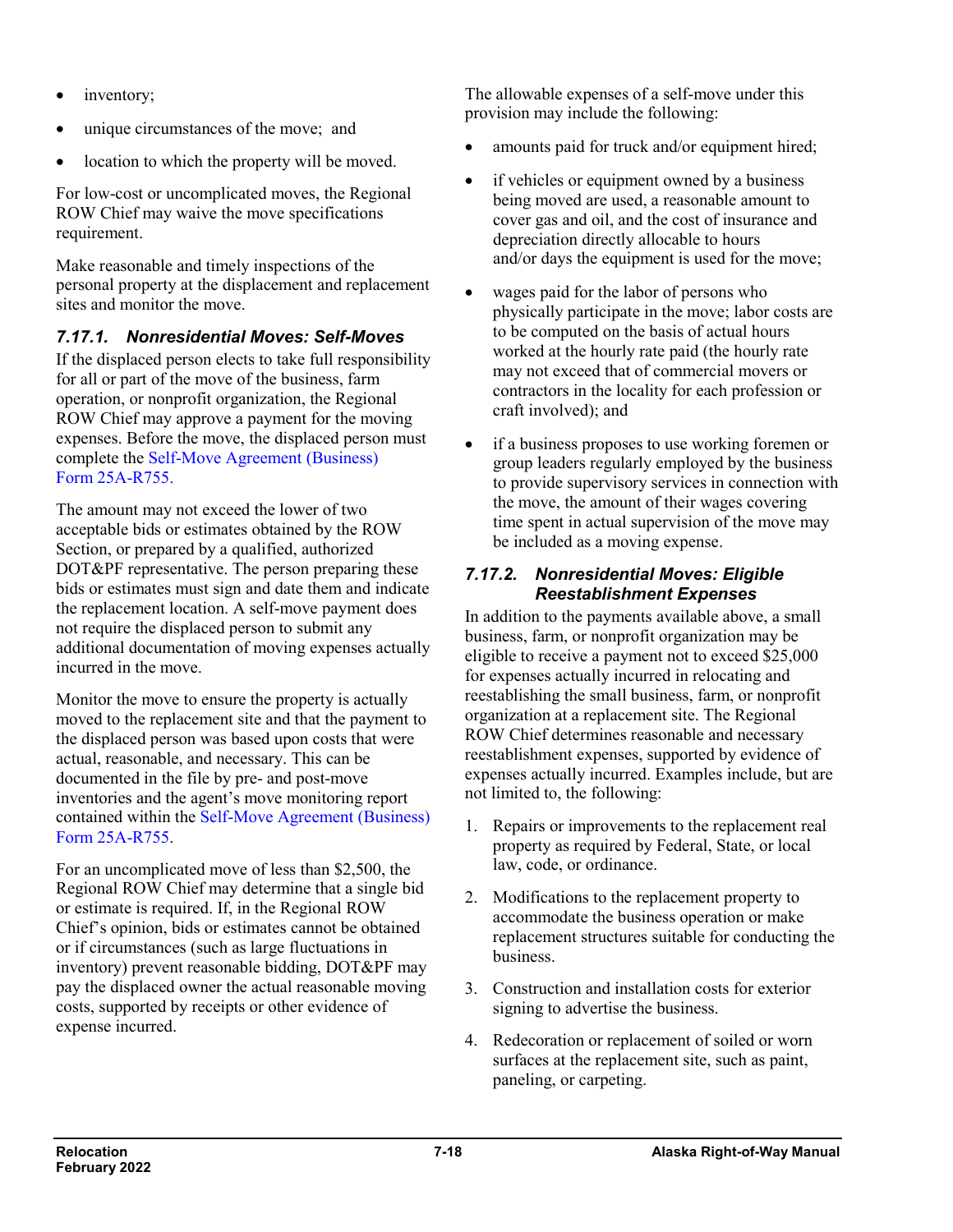- 5. Advertisement of replacement location.
- 6. Estimated increased costs of operation during the first two years at the replacement site, for items such as lease or rental charges, personal or real property taxes, insurance premiums, and utility charges, excluding impact fees.
- 7. Other items the Regional ROW Chief considers essential to reestablishment.

#### *7.17.3. Nonresidential Moves: Ineligible Reestablishment Expenses*

The following is a nonexclusive listing of reestablishment expenditures DOT&PF does not consider to be reasonable, necessary, or otherwise eligible:

- 1. Purchase of capital assets such as office furniture, filing cabinets, machinery, or trade fixtures.
- 2. Purchase of manufacturing materials, production supplies, product inventory, or other items used in the normal course of the business operation.
- 3. Interest on money borrowed to make the move or purchase the replacement property.
- 4. Payment to a part-time business in the home that does not contribute materially (see definitions) to the household income.

#### *7.17.4. Nonresidential Business Fixed Payment for Moving Expenses*

A displaced business may be eligible to choose a fixed payment instead of the payments for actual moving and related expenses, search expense and reestablishment expense ("in lieu" payment). Determine the fixed payment amount by computing the average annual net earnings of the business in accordance with Sec. 7.17.8. The payment may not be less than \$1,000 or more than \$40,000.

The displaced business is eligible for the payment if the Regional ROW Chief determines that:

- 1. The business owns or rents personal property that must be moved in connection with the displacement and for which an expense would be incurred in the move; and the business vacates or relocates from its displacement site.
- 2. The business cannot be relocated without a substantial loss of its existing patronage (clientele or net earnings); a business is assumed to meet this test unless the Regional ROW Chief

determines that it will not suffer a substantial loss of its existing patronage.

- 3. The business is not part of a commercial enterprise with at least one other establishment that is not being acquired by DOT&PF [AS  $34.60.040$  (c)(2)], and that is engaged in the same or similar business activities.
- 4. The business is not operated at a displacement dwelling solely for the purpose of renting the dwelling to others.
- 5. The business is not operated at the displacement site solely for the purpose of renting the site to others.
- 6. The business contributed materially (see definitions) to the income of the displaced person during the two taxable years before displacement.

Use the following forms for a claim under this section:

- [Request for Determination of Entitlement for](http://www.dot.state.ak.us/stwddes/dcsrow/assets/pdf/forms/25ar757.pdf)  [Payment in Lieu of Moving Costs \(Business or](http://www.dot.state.ak.us/stwddes/dcsrow/assets/pdf/forms/25ar757.pdf)  [Farm\) Form](http://www.dot.state.ak.us/stwddes/dcsrow/assets/pdf/forms/25ar757.pdf) 25A-R757; and
- [Claim for Payment Income Basis in Lieu of](http://www.dot.state.ak.us/stwddes/dcsrow/assets/pdf/forms/25ar758.pdf)  [Moving Expense \(Business or Farm\)](http://www.dot.state.ak.us/stwddes/dcsrow/assets/pdf/forms/25ar758.pdf)  Form [25A-R758.](http://www.dot.state.ak.us/stwddes/dcsrow/assets/pdf/forms/25ar758.pdf)

#### *7.17.5. Determining the Number of Businesses*

To determine whether two or more displaced legal entities constitute a single business that is entitled to only one fixed payment, consider all pertinent factors, including the extent to which:

- same premises and equipment are shared;
- substantially identical or interrelated business functions are carried out and business and financial affairs are co-mingled;
- entities are held out to the public, and to those customarily dealing with them, as one business; and
- same person, or closely-related persons own, control, or manage the affairs of the entities.

#### *7.17.6. Farm Operation Fixed Payment for Moving Expenses*

Any displaced farm operation (see definitions) may choose a fixed payment instead of the payments for actual moving and related expenses, search expense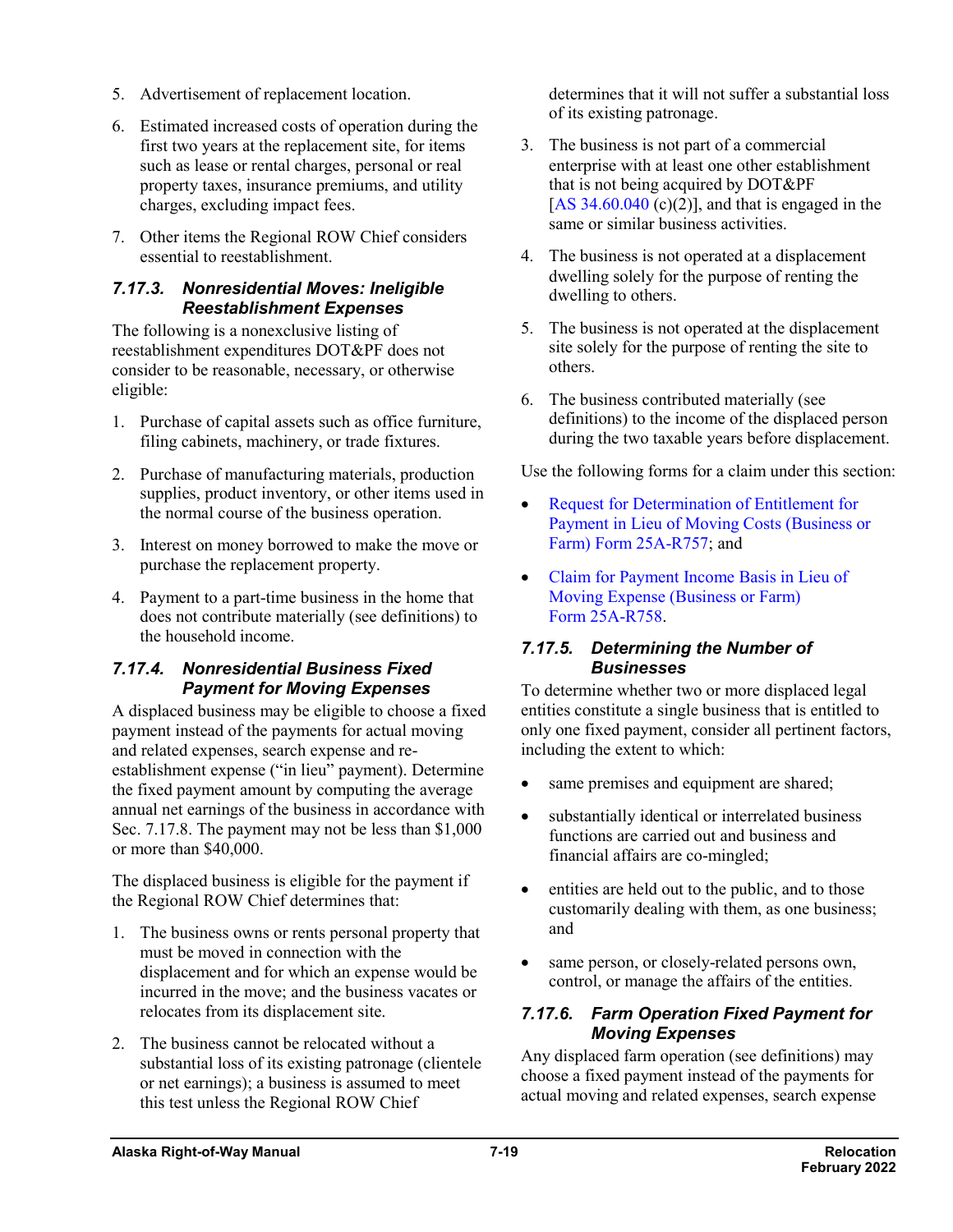and reestablishment expenses ("in lieu" payment). Determine the fixed payment amount by computing the farm's average annual net earnings in accordance with Sec. 7.17.8. The payment may not be less than \$1,000 or more than \$40,000. For a partial acquisition of land that was a farm operation before the acquisition, DOT&PF must make the fixed payment only if the Regional ROW Chief determines that one of the following applies:

- acquisition of part of the land caused the operator to be displaced from the farm operation on the remaining land; or
- partial acquisition caused a substantial change in the nature of the farm operation.

Use the following forms for a claim under this section:

- [Request for Determination of Entitlement for](http://www.dot.state.ak.us/stwddes/dcsrow/assets/pdf/forms/25ar757.pdf)  [Payment in Lieu of Moving Costs \(Business or](http://www.dot.state.ak.us/stwddes/dcsrow/assets/pdf/forms/25ar757.pdf)  [Farm\) Form](http://www.dot.state.ak.us/stwddes/dcsrow/assets/pdf/forms/25ar757.pdf) 25A-R757; and
- [Claim for Payment Income Basis in Lieu of](http://www.dot.state.ak.us/stwddes/dcsrow/assets/pdf/forms/25ar758.pdf)  [Moving Expense \(Business or Farm\)](http://www.dot.state.ak.us/stwddes/dcsrow/assets/pdf/forms/25ar758.pdf)  Form [25A-R758.](http://www.dot.state.ak.us/stwddes/dcsrow/assets/pdf/forms/25ar758.pdf)

### *7.17.7. Nonprofit Organizations*

The amount DOT&PF must use for the payment is the average of two years' annual gross revenues, less administrative expenses. Gross revenues may include membership fees, class fees, cash donations, tithes, receipts from sales, or other forms of fund collection that enable the nonprofit organization to operate. Administration expenses are those for administrative support such as rent, utilities, salaries, advertising, and other like items, as well as fundraising expenses. Operating expenses to carry out the purposes of the nonprofit organization are not administrative expenses. Verify the monetary receipts and expense amounts with certified financial statements or financial documents required by public agencies.

A displaced nonprofit organization (see definitions) may choose a fixed payment of \$1,000 to \$40,000, instead of the payments for actual moving and related expenses, search expense, and re-establishment expenses ("in lieu" payment), if the Regional ROW Chief determines that relocation will result in substantial loss of existing patronage (membership or clientele). A nonprofit organization is assumed to meet this test unless the Regional ROW Chief demonstrates otherwise. The organization must support any payment in excess of \$1,000 by

submitting financial statements for the two 12-month periods before acquisition.

#### *7.17.8. Average Annual Net Earnings of a Business or Farm Operation*

The average annual net earnings of a business or farm operation are one-half of its net earnings before Federal, State, and local income taxes during the two taxable years immediately before the taxable year in which it was displaced.

If the business or farm was not in operation for the full two taxable years before displacement, then base the net earnings on the actual period of operation at the displacement site during the two taxable years before displacement, projected to an annual rate.

The Regional ROW Chief may decide that average net earnings from a different time period are more equitable.

Net earnings include any compensation obtained from the business or farm operation by its owner, the owner's spouse, and dependents.

The displaced person must furnish DOT&PF with proof of net earnings through income tax returns, certified financial statements, or other reasonable evidence that the Regional ROW Chief determines is satisfactory.

# *7.17.9. More Than One Move*

If it is in the public interest, DOT&PF may allow more than one move. The Regional ROW Chief must furnish complete written justification for the moves.

# *7.17.10. Advertising for Bids*

DOT&PF may pay the expenses incurred in advertising for packing, crating, and transportation when the Regional ROW Chief determines that advertising is necessary. Advertising should be limited to complicated or unusual moves where advertising is the only method of securing bids.

# *7.17.11. Transfer of Ownership*

Upon request and in accordance with applicable law, the displaced person or entity must transfer to the State, ownership of any personal property that has not been moved, sold, or traded in. This may be done by a waiver.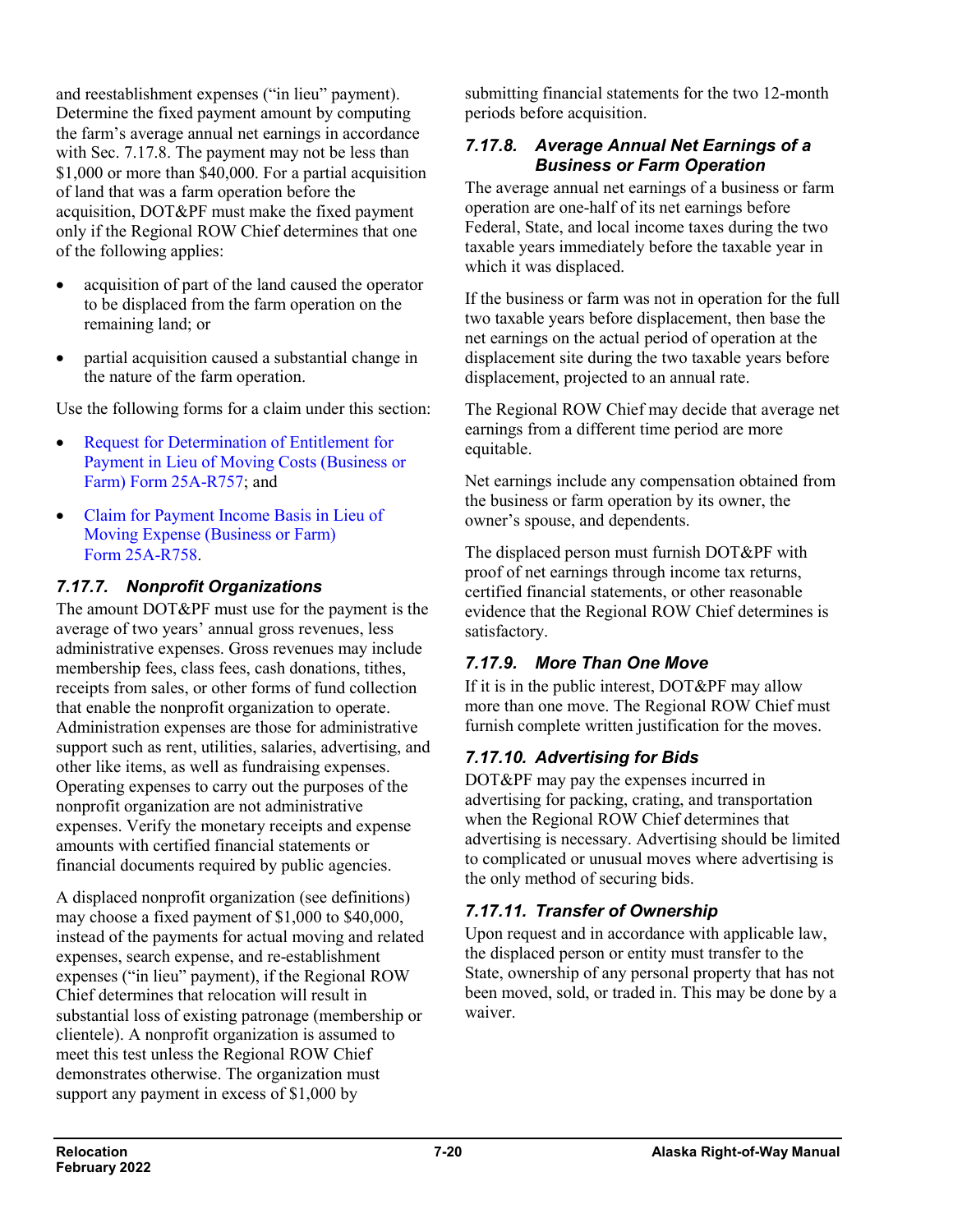#### *7.17.12. Ineligible Moving and Related Expenses: Residential and Nonresidential*

A displaced person is not entitled to payment for the following:

- 1. The cost of moving any structure or other real property improvement in which the displaced person reserved ownership; this does not preclude the computation under "Owner Retention of Displacement Dwelling" (Sec. 7.8.3).
- 2. Interest on a loan to cover moving expenses.
- 3. Loss of goodwill.
- 4. Loss of profits.
- 5. Loss of trained employees.
- 6. Any additional operating expenses of a business or farm operation incurred because of operating in a new location, except as provided in Sec. 7.17.2.
- 7. Personal injury.
- 8. Any legal fee or other cost to prepare a claim for a relocation payment or to represent the claimant before DOT&PF.
- 9. Expenses for searching for a replacement residential dwelling.
- 10. Physical changes to the real property at the replacement location of a business or farm operation, except as provided in Sections 7.16 and 7.17.2.
- 11. Costs for storage of personal property on real property owned or leased by the displaced person; the Regional ROW Chief may approve rental of van storage when the displaced person or entity provides support in writing.
- 12. Refundable security and utility deposits.

# **7.18. Personal Property Only**

The eligible expenses for a person required to move personal property items from real property but are not required to move from a dwelling (including a mobile home), business, farm, or nonprofit organization, include those expenses described in Sections 7.14 and 7.16. An example is personal property located on property that is being acquired, but the business or residence will not be taken and can still operate.

### *7.18.1. Mobile Homes*

The occupant of a mobile home may elect to move the contents by the schedule or on an actual cost basis. DOT&PF must make any payment for moving the mobile home itself on an actual cost basis.

Mobile homes are usually considered personal property; however, if a particular mobile home is considered real property, it will be valued as such in the appraisal.

Whether a particular object is personal or real property depends on whether it can be easily moved and what has been the owner's intent. If it has been held out for tax purposes as personal property, then in all likelihood it would be personal property.

For a mobile home to be considered real property, it would have to demonstrate the characteristics of real property, such as being set on a cement block foundation; having numerous additions and modifications of a permanent nature; not being easily moved; and being taxed as real property.

### *7.18.2. Applicability*

This section describes the requirements governing the provision of relocation payments to a person displaced from a mobile home or mobile home site who meets the basic eligibility requirements of this chapter. Except as modified by this section, such a displaced person is entitled to a moving expense payment and a replacement housing payment to the same extent and subject to the same requirements as persons displaced from conventional dwellings.

The same prohibition on relocation payments to illegal aliens (Sec. 7.3) that apply to residents of permanent structures apply to residents of mobile homes.

#### *7.18.3. Moving and Related Expenses-- Mobile Homes*

An eligible non-occupant owner of a rented mobile home is eligible for actual cost reimbursement under Sec. 7.16.1. An eligible owner-occupant displaced from a mobile home or mobile home site is entitled to a payment for the cost of moving the mobile home on an actual cost basis in accordance with Sec. 7.14.1. If the mobile home is not acquired but the homeowneroccupant obtains a replacement housing payment under one of the circumstances described at Sec. 7.18.4, the owner is not eligible for payment for moving the mobile home but may be eligible for a payment for moving personal property from the mobile home.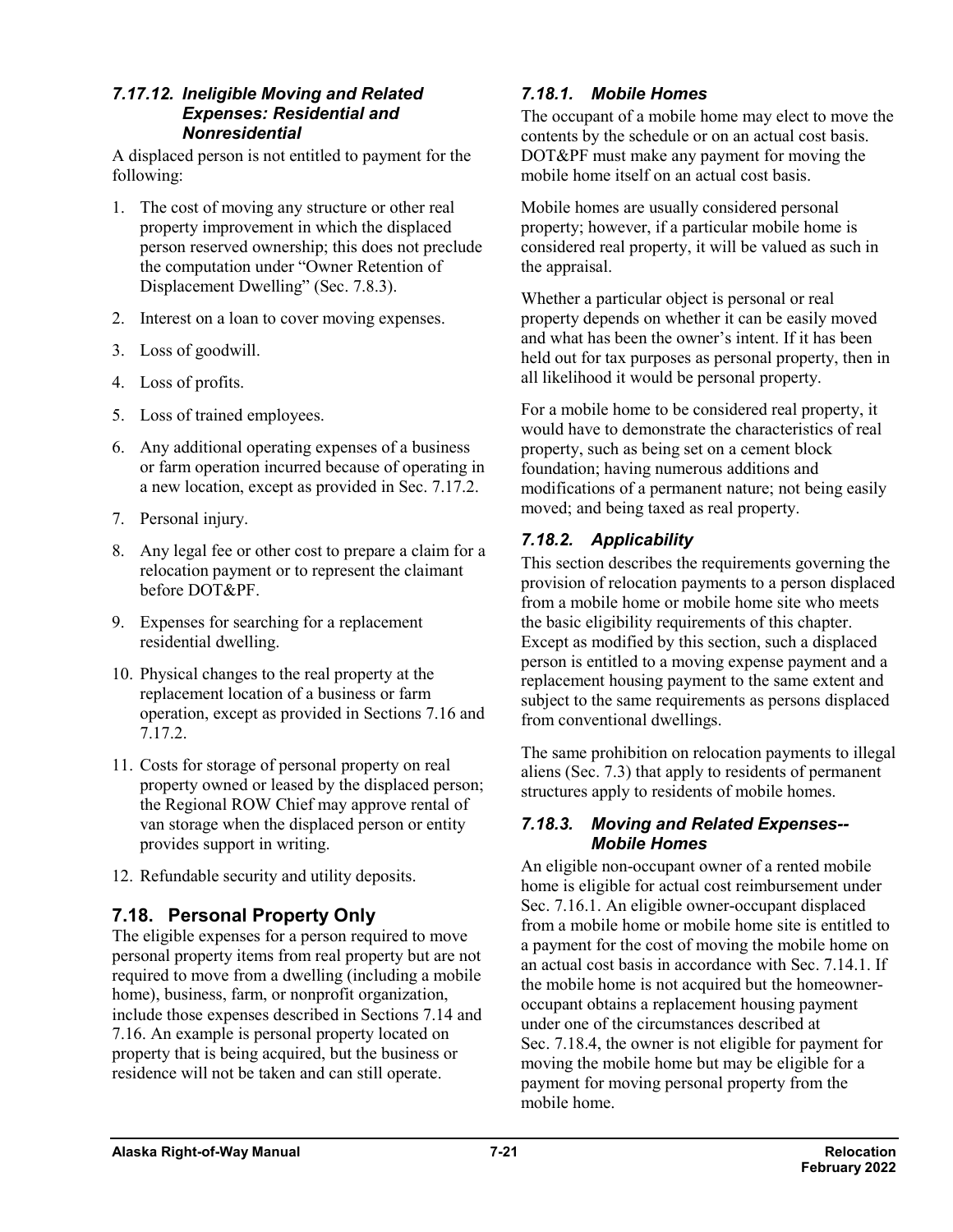The following three paragraphs apply to payments for actual moving expenses under Sec. 7.14.1:

- 1. A displaced mobile home owner who moves the mobile home to a replacement site is eligible for the reasonable cost of disassembling, moving, and reassembling any attached appurtenances such as porches, decks, skirting, and awnings that were not acquired; anchoring of the unit; and utility disconnect and reconnect charges.
- 2. If a mobile home requires repairs and/or modifications so that it can be moved and/or made DS&S-compliant, and it would be economically feasible to incur the additional expense, DOT&PF may reimburse the reasonable cost of such repairs and/or modifications.
- 3. Mobile Home Park Entrance Fee. DOT&PF may reimburse a nonrefundable mobile park entrance fee if it does not exceed the fee at a comparable mobile home park, if the person is displaced from a mobile home park, or if payment of the fee is necessary to effect relocation. DOT&PF will not reimburse any refundable deposit.

#### *7.18.4. Replacement Housing Payment for 90-Day Mobile Home Owner-Occupants*

Except under Housing of Last Resort (see Sec. 7.10), a displaced owner-occupant of a mobile home may be entitled to a replacement housing payment of as much as \$31,000 under Sec. 7.8 if the following conditions are met:

- 1. The person owned the displacement mobile home and occupied it on the displacement site for at least 90 days immediately before the initiation of negotiations to acquire it, if the mobile home is real property, or if the mobile home is personal property, but the person owns the mobile home site.
- 2. The person owned and occupied the mobile home at least 90 days before DOT&PF notified them in writing that they were determined to be a displaced person.
- 3. The person meets the other basic eligibility requirements at Sec. 7.8.1.
- 4. DOT&PF acquires the mobile home or mobile home site, or DOT&PF does not acquire the mobile home but the owner is displaced from the mobile home because DOT&PF determines that

the mobile home meets one of the following criteria:

- a. is not and cannot economically be made DS&S compliant;
- b. cannot be relocated without substantial damage or unreasonable cost;
- c. cannot be relocated because there is no available comparable replacement site; or
- d. cannot be relocated because it does not meet mobile home park entrance requirements.

If DOT&PF does not acquire the mobile home, and the Regional ROW Chief determines that the owneroccupant is displaced and eligible for a replacement housing payment, the payment for a comparable replacement mobile home is the lesser of the following:

- net cost to purchase a replacement mobile home (the purchase price of the replacement mobile home, less trade-in or sales proceeds from the displacement mobile home); or
- cost of DOT&PF's selected comparable mobile home, less DOT&PF's estimate of the salvage or trade-in value of the displacement mobile home.

If the displacement mobile home site is leased or rented, a displaced 90-day owner-occupant is entitled to a rental assistance payment computed as described in Sec. 7.9.2. The rental assistance payment may be used in one of the following ways:

- applied to lease a replacement site;
- applied to the purchase price of a replacement site; or
- applied with any replacement housing payment attributable to the mobile home to the purchase of a replacement mobile home or conventional DS&S dwelling.

If the Regional ROW Chief determines a mobile home is personal property and may be relocated to a comparable replacement site, but the owner-occupant elects not to do so, the owner is not entitled to a payment for the purchase of a replacement mobile home. However, the owner is eligible for moving costs and replacement housing payment for the purchase or rental of a comparable site.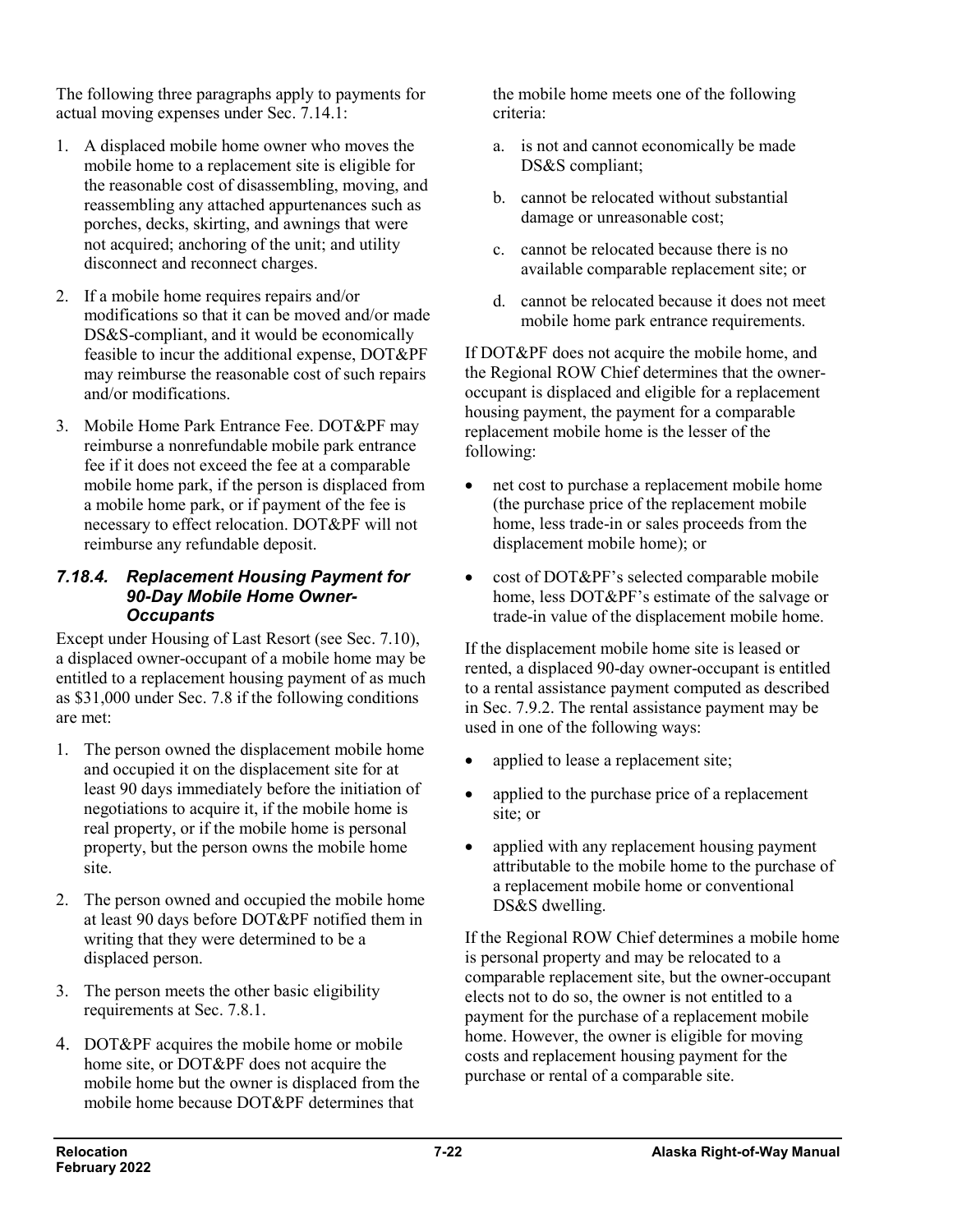#### *7.18.5. Replacement Housing Payments for 90-Day Mobile Home Occupants*

Except under Housing of Last Resort (see Sec. 7.10), a displaced tenant or owner-occupant of a mobile home or site is eligible for a replacement housing payment of as much as \$7,200, under Sec. 7.9 if the following conditions are met:

- 1. The person actually occupied the displacement mobile home on the displacement site for at least 90 days immediately before the initiation of negotiations.
- 2. The person meets the other basic eligibility requirements at Sec. 7.9.1.
- 3. DOT&PF acquires the mobile home or mobile home site, or DOT&PF does not acquire the mobile home, but the owner is displaced from the mobile home because of one of the circumstances described in item 4 in Sec. 7.18.4.

#### *7.18.6. Replacement Housing Payment Based on Dwelling and Site*

Consider both the mobile home and mobile home site when computing a replacement housing payment. For example, an occupant may own the mobile home and rent the site or may rent the mobile home and own the site. Also, a person may elect to purchase a replacement mobile home and rent a replacement site or rent a replacement mobile home and purchase a replacement site. In such cases, DOT&PF must make the total replacement housing payment for a dwelling and a payment for a site, each computed under the applicable paragraph in Sections 7.8.2, 7.9.2, or 7.9.3.

DOT&PF shall make the applicable replacement housing payments due to a displaced person. These payments may total as much as \$31,000 under Sec. 7.18.4 or \$7,200 under Sec. 7.18.5, or more under Housing of Last Resort (see Sec. 7.10).

#### *7.18.7. Cost of Comparable Replacement Dwelling*

If a comparable replacement mobile home is not available, compute the replacement housing payment based on the reasonable cost of a conventional comparable replacement dwelling. If the Regional ROW Chief determines that it would be practical to relocate the mobile home, but the owner-occupant elects not to do so, the Regional ROW Chief may determine that, for purposes of computing the price differential under Sec. 7.8.3, the cost of a comparable replacement dwelling is the sum of the following amounts:

- value of the mobile home as established by the market;
- cost of any necessary repairs or modifications; and
- estimated cost of moving the mobile home to a replacement site.

### *7.18.8. Initiation of Negotiations*

If DOT&PF does not acquire the mobile home but the occupant is considered displaced, the initiation of negotiations is the date negotiations were initiated to acquire the land. If DOT&PF does not acquire the land, the initiation of negotiations is the date the [Notice of Eligibility Form](http://www.dot.state.ak.us/stwddes/dcsrow/assets/pdf/forms/25ar723.pdf) 25A-R723 is signed.

### *7.18.9. Person Moves Mobile Home*

If the owner is reimbursed for the cost of moving the mobile home under this chapter, they are not eligible to receive a replacement housing payment to assist in purchasing or renting a replacement mobile home. The person may, however, be eligible for assistance in purchasing or renting a replacement site.

#### *7.18.10. Partial Acquisition of Mobile Home Park*

The acquisition of a portion of a mobile home park property may leave the remainder deemed an uneconomic remnant by the Review Appraiser. If the Regional ROW Chief determines that a mobile home located in the remaining part of the property must be moved as a direct result of the project, DOT&PF will consider the owner and any tenant as a displaced person entitled to relocation payments and other assistance if they are otherwise eligible under Sec. 7.3.

# **7.19. Notice of Intent to Acquire**

If, in rare instances, after authority to acquire is received and before initiating negotiations for a parcel, the Regional ROW Chief determines that it is necessary to establish eligibility for relocation payments for a parcel, issue a [Notice of Intent to](http://www.dot.state.ak.us/stwddes/dcsrow/assets/pdf/forms/25ar715.pdf)  [Acquire Form](http://www.dot.state.ak.us/stwddes/dcsrow/assets/pdf/forms/25ar715.pdf) 25A-R715, accompanied by a relocation brochure.

A notice of intent to acquire is DOT&PF's written communication provided to a person to be displaced, clearly setting forth the intent to acquire the property and establishing eligibility for relocation assistance.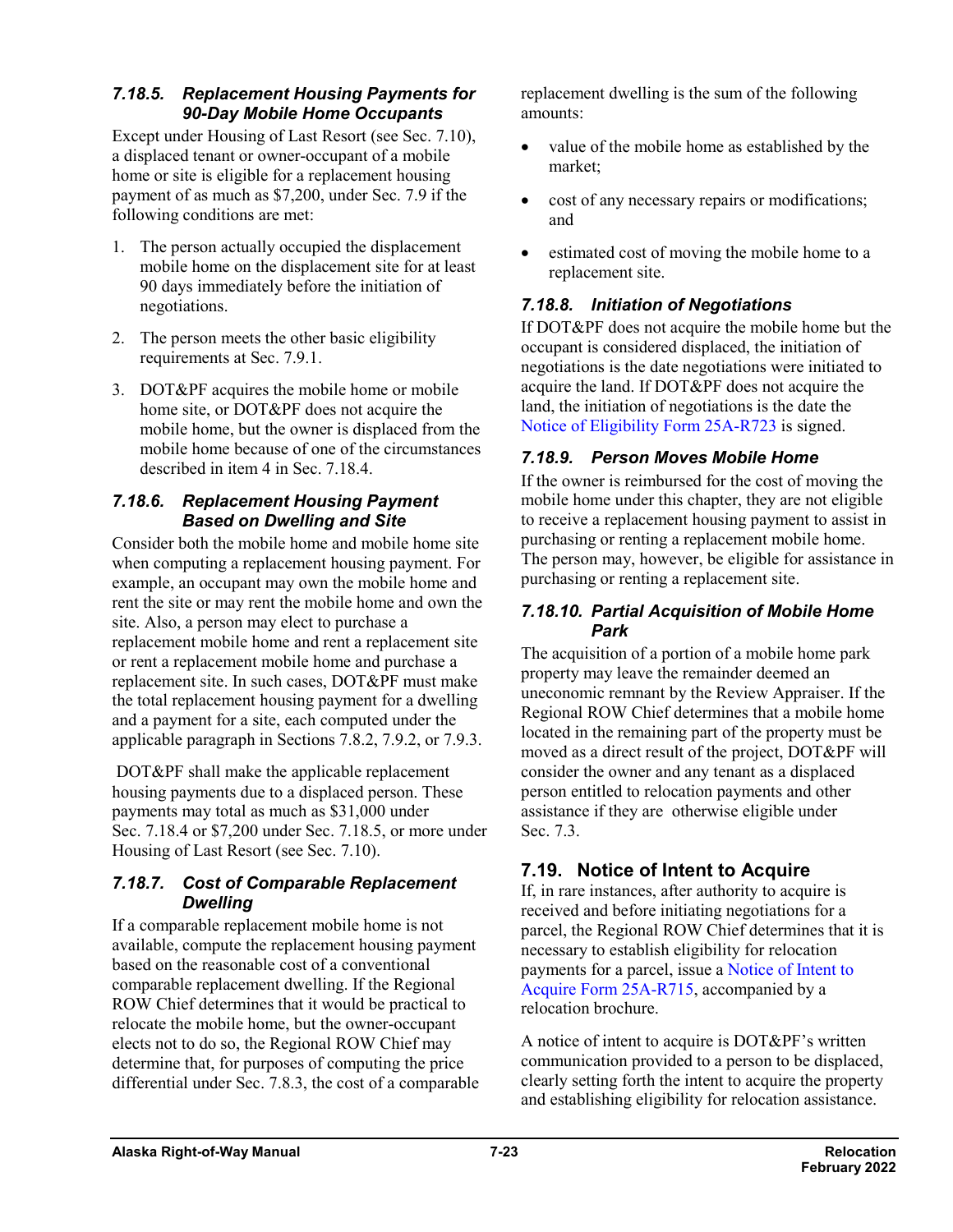Furnish a copy of the notice to each tenant within 15 days and notify the owner that this was done. To prevent possible subsequent occupancy and minimize rental problems for the owner, use discretion in issuing the notice.

#### *7.19.1. Notification of Initiation of Negotiations*

Federal law requires that the relocation brochure and a brief explanation of the relocation program be given to owners at the first acquisition contact. If a written offer to acquire is given to the owner, this is the "initiation of negotiations." While this *may* be done by the Acquisition Agent (see Ch. 6), because the Relocation Agent is more knowledgeable of the program, it is recommended that the Relocation Agent accompany the Acquisition Agent at this time.

#### *7.19.2. Displaced Person Contact After Initiation of Negotiations*

Contact the owner and any tenants as soon as possible after initiation of negotiations. Contact new tenants as their tenancy is known. Note and initial the details of *all* contacts (date, time, persons present, items discussed, questions raised and resolved) on the [Record of Relocation Contacts Form](http://www.dot.state.ak.us/stwddes/dcsrow/assets/pdf/forms/25ar720.pdf) 25A-R720. A complete record is important in case the displaced person files an appeal or a different agent has to handle portions of the relocation.

Explain the eligibility requirements to receive payments, increased interest costs, incidental expenses, and the option to rent replacement housing, relocation services available, and where they may be obtained. Give a relocation brochure if not given previously.

# *7.19.3. Notice of Relocation Eligibility*

Eligibility for relocation assistance begins on the date of the issuance of a notice of intent to acquire, the initiation of negotiations for the occupied property, or the actual acquisition of the property, whichever occurs first. Give the [Notice of Eligibility](http://www.dot.state.ak.us/stwddes/dcsrow/assets/pdf/forms/25ar723.pdf) Form [25A-R723](http://www.dot.state.ak.us/stwddes/dcsrow/assets/pdf/forms/25ar723.pdf) to all occupants within two weeks after the offer is made for the property. If the Notice of Eligibility is sent by certified mail, make personal contact within 30 days after initiation of negotiations to furnish any additional explanations necessary. If appropriate, the applicable 90-day notice may be given at the same time as the Notice of Eligibility.

# *7.19.4. Request for Relocation Assistance*

For residential moves, obtain the signature of the displaced person on the [Affirmation and Request for](http://www.dot.state.ak.us/stwddes/dcsrow/assets/pdf/forms/25ar725.pdf) [Relocation Form](http://www.dot.state.ak.us/stwddes/dcsrow/assets/pdf/forms/25ar725.pdf) 25A-R725 or complete the [Agent's](http://www.dot.state.ak.us/stwddes/dcsrow/assets/pdf/forms/25ar728.pdf)  [Affirmation of Presentation Form](http://www.dot.state.ak.us/stwddes/dcsrow/assets/pdf/forms/25ar728.pdf) 25A-R728 if the displaced person will not sign the form. If the displaced person requests assistance, supply lists of replacement housing that meets the DS&S standard.

List the addresses of the comparable housing offered on the Record of Relocation Contacts. Offer all displaced persons, especially the elderly and disabled persons, transportation to inspect housing to which they are referred. Work with the DOT&PF's Civil Rights Office to ensure compliance and accommodation.

For a displaced business, obtain the signature of the owner on the [Affirmation and Request for Relocation](http://www.dot.state.ak.us/stwddes/dcsrow/assets/pdf/forms/25ar726.pdf)  [Assistance \(Business\)](http://www.dot.state.ak.us/stwddes/dcsrow/assets/pdf/forms/25ar726.pdf) Form R25A-R726 and supply lists of comparable commercial properties available.

Inform the displaced person of the different moving options available and inquire as to any moving plans.

### *7.19.5. Rental Agreement*

If a displaced person remains on the displacement property after it has been acquired, inform the displaced person of the requirement to pay rent to DOT&PF for the property after it is acquired, and that the person must sign a rental agreement (Sec. 9.6.1).

# **7.20. Business Services Provided**

DOT&PF must provide, at a minimum, those measures, facilities, or services that are necessary or appropriate to carry out this subsection.

Determine the relocation needs and preferences of the business to be displaced and explain the relocation payments and other assistance for which they may be eligible, the related eligibility requirements, and the procedures to obtain assistance; this must include a personal interview.

Provide current and continuing information on availability, purchase prices, and rental costs of comparable sites.

Ensure that interviews with displaced business owners and operators contain, at a minimum, the following:

replacement site requirements, current lease terms, and other contractual obligations of the business;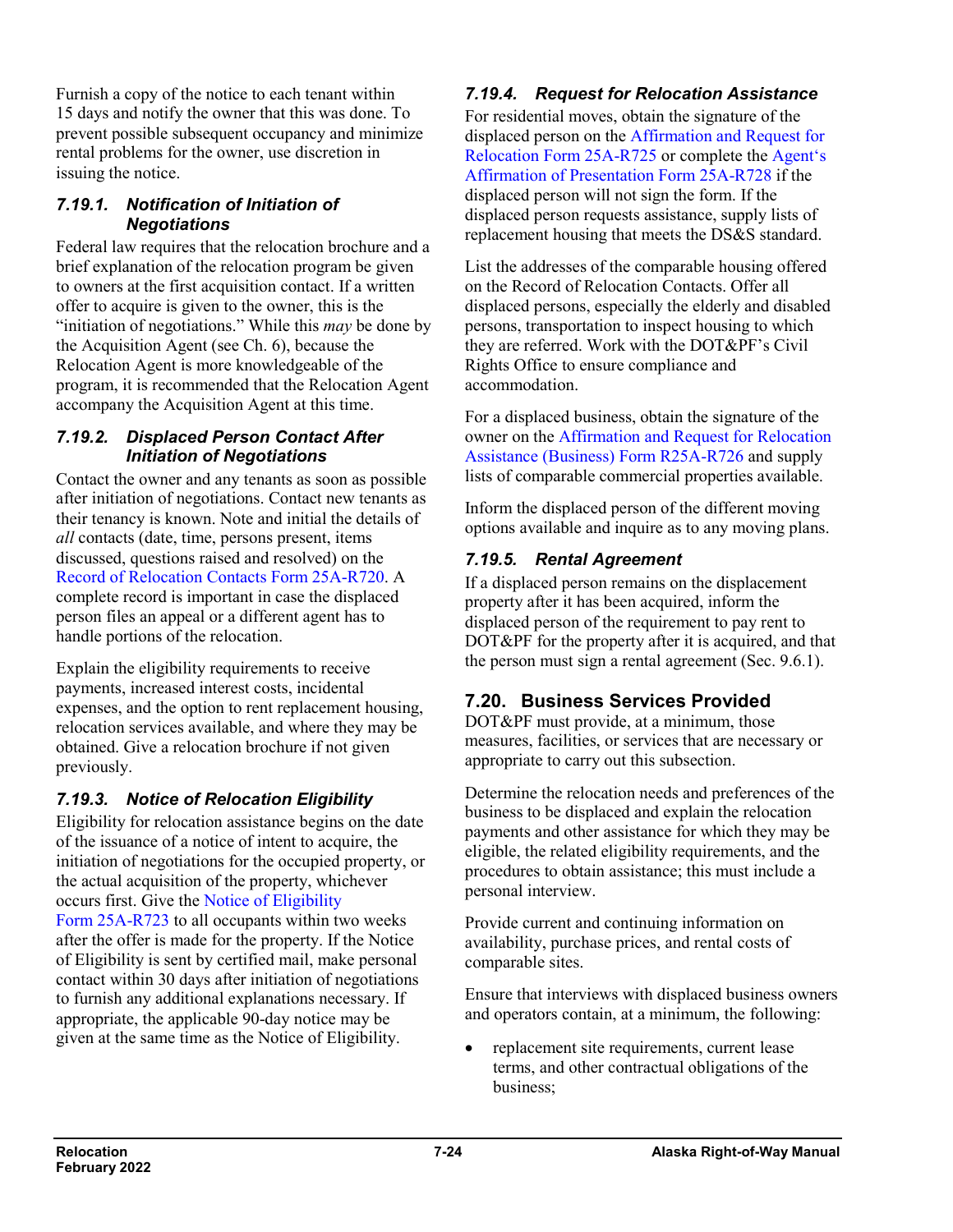- financial capacity of the business to accomplish the move;
- determination of the need for outside specialists to assist in planning the move, assist in the actual move, and assist in the reinstallation of machinery and/or other personal property;
- identification and resolution of personalty/realty issues. Every effort must be made to identify and resolve these issues before or at the time of the appraisal;
- estimate of the time required for the business to vacate the site;
- estimate of the anticipated difficulty in locating a replacement property; and
- identification of any advance relocation payments required for the move, and whether DOT&PF has authority to provide them.

# **7.21. Appeals**

Any person who is dissatisfied by DOT&PF's benefits or relocation services may file a written appeal with DOT&PF, using the procedures in 17 AAC [81.020,](http://www.akleg.gov/basis/aac.asp#17.81.020) including (if necessary) the procedures for a relocation appeals board hearing in accordance with 17 AAC [85.040](http://www.akleg.gov/basis/aac.asp#17.85.040) (d)-(e).

Advise every eligible displaced person of the right to appeal. Explain the procedures for making an appeal verbally when the benefit statement is delivered, if not before. A displaced person may file a written appeal in any case in which they believe DOT&PF failed to properly determine eligibility for, or the amount of, a relocation payment required under this chapter.

# **7.22. Moving of Hazardous Materials**

There is a significant distinction between "hazardous materials" (permittable legal materials such as paint and oil) and "hazardous wastes" (byproducts of industrial and commercial uses, legal or otherwise). This distinction may be significant in a legal sense and cause other complications that will need to be resolved at the earliest possible stage.

For purposes of this general discussion, the term "hazardous materials" is used for general identification purposes. Early and close coordination with the Alaska Department of Environmental Conservation (DEC) is a necessity for resolving these complex issues.

DOT&PF must determine and provide relocation payments separate and apart from consideration of liability for hazardous materials treatment or removal. In other words, DOT&PF cannot withhold relocation payments because of a hazardous materials problem (except as noted in 7.22.1).

A displaced person (individual, business, or farm) cannot be forced to move hazardous materials when the person is displaced, and the person may abandon it when they move from the acquired property. However, the displaced person remains liable for the control, treatment, or removal of any abandoned hazardous materials under the applicable Federal, State, or local laws.

### *7.22.1. Personal Property*

Nothing in the Uniform Act or this manual affects a displaced person's responsibility for hazardous materials under Federal, State, or local law.

If the removal of items of personal property would cause or contribute to contamination at the displacement or the replacement site (because of leakage, improper storage, etc.), do not consider those items removable personal property, and do not allow them to be moved until the Regional ROW Chief coordinates with DEC regarding proper disposition of the materials before moving/disposal, and if possible, before assumption of State ownership of the materials.

A displaced person may be compensated for moving hazardous materials to that displaced person's new location or to a certified or licensed disposal or recycling center within 50 miles. The displaced person is responsible for obtaining all necessary permits and fulfilling their legal obligations. They coordinate these actions with DEC.

If the displaced person elects to abandon the hazardous materials rather than move them, pay the displaced person the actual cost of moving their other personal property in accordance with Sections 7.14 or 7.16. The person may also be entitled to a payment for actual direct loss of tangible personal property for the hazardous materials unless the Regional ROW Chief determines that the displaced person's use or ownership of the materials before displacement was in violation of applicable law.

If otherwise eligible, provide the displaced person a fixed or "in lieu" payment pursuant to Sections 7.14.2 or 7.17.4 in place of the payments described above.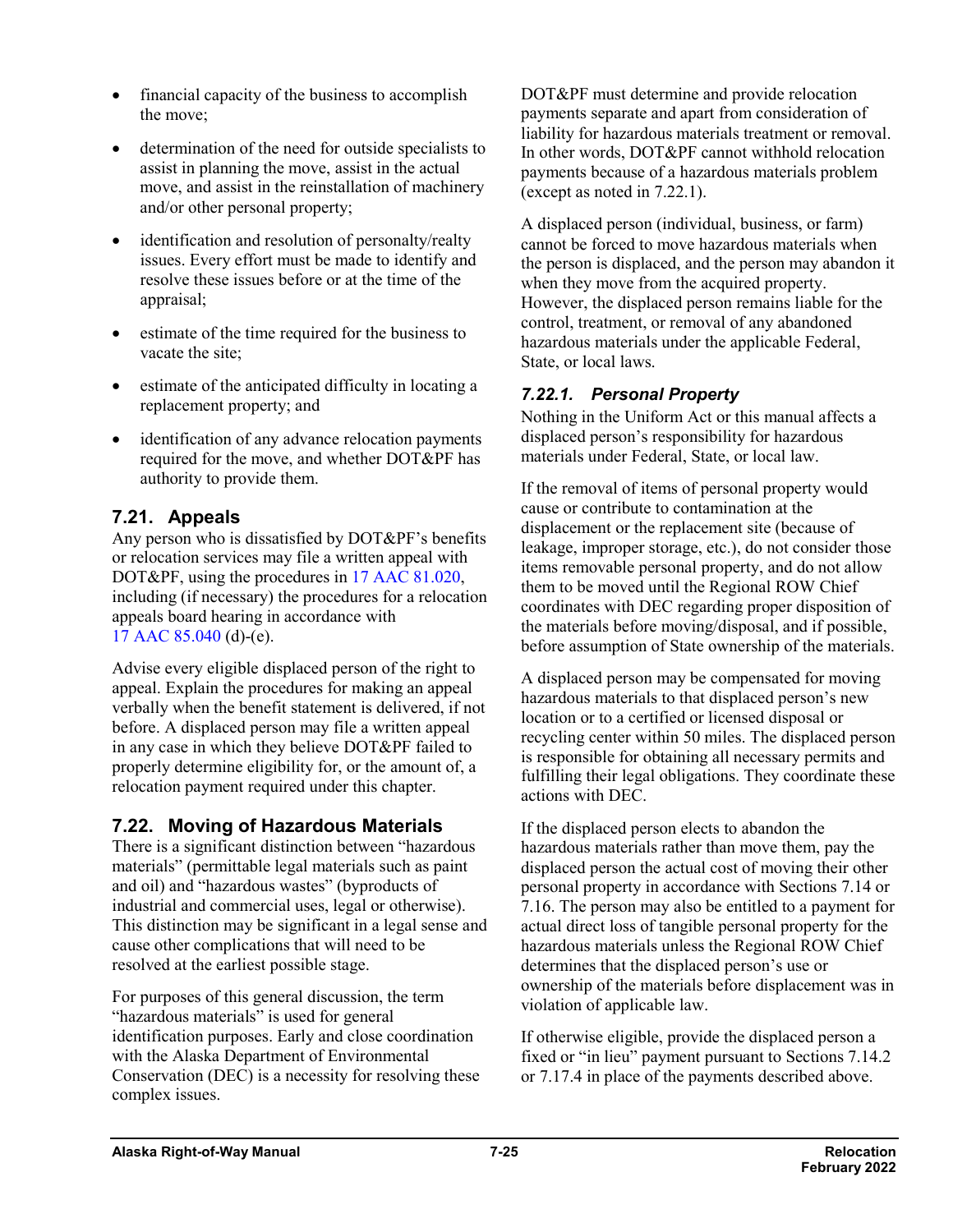# **7.23. Eviction for Cause**

DOT&PF presumes that any eligible person who lawfully occupies the real property on the date of the initiation of negotiations is entitled to relocation payments and other assistance described in this manual, unless the Regional ROW Chief determines that the displaced person received an eviction notice before the initiation of negotiations and, as a result of that notice is later evicted; or the person

is evicted after the initiation of negotiations for serious or repeated violation of material terms of the lease or occupancy agreement. In either case described, the landlord did not undertake the eviction for the purpose of evading the obligation to make available the payments and other assistance described in this manual.

For purposes of determining eligibility for relocation payments, the date of displacement is the date the person moves or, if later, the date a comparable replacement dwelling is made available. This section applies only to persons who would otherwise have been displaced by the project.

# **7.24. Parcels Acquired by Condemnation**

When the State initiates eminent domain proceedings, eligible owner-occupants are still eligible for replacement housing supplements. Compute the provisional advance replacement housing payment and pay it on the basis that DOT&PF's maximum offer for the property is the acquisition price. If the owner does not agree to the adjustment, DOT&PF must defer the replacement housing payment until a legal settlement is reached.

The replacement housing payment may be made only upon the owner-occupant's signed agreement that:

- upon final acceptance of the condemnation or stipulated settlement or judgment, DOT&PF will re-compute the replacement housing payment; compare the settlement amount to the actual price paid or the amount determined by the Regional ROW Chief to be necessary to acquire a comparable DS&S-compliant dwelling; and
- if the settlement amount plus the amount of the provisional replacement housing payment advanced exceeds the price paid for a comparable dwelling or DOT&PF's determined cost, the displaced person agrees to refund to the State, from the settlement, an amount equal to the amount of the excess; in no event, however, may

the State require the displaced person to refund more than the advanced replacement housing payment (this potential action needs to be in the agreement signed by the displaced person).

### **7.25. Administration Relocation Claim Processing**

To obtain a relocation payment, the displaced person must file a written claim for payment on the appropriate form provided by DOT&PF. The regional relocation supervisor must review all claim forms before requesting approval by the Regional ROW Chief. No more than one replacement housing payment will be made for each dwelling unit, except in the case of multifamily occupancy of a singlefamily dwelling, as shown in Sec. 7.25.5. Inspect all replacement housing before occupancy whenever possible, but certainly before payment is made.

With certain limited exceptions, relocation payments to illegal aliens are prohibited. By signing a relocation claim form, the displaced person certifies residence status.

# *7.25.1. Time for Filing*

A displaced person must file all claims for a relocation payment with the regional ROW Section within 18 months after the following:

- for tenants, the date of displacement; and
- for owners, whichever is later:
	- o date of displacement;
	- o date of the final payment for acquisition of the real property (for condemnations, the date the full amount of the Recommendation of Just Compensation is deposited in the court); or
	- o date DOT&PF meets its obligation under Sec. 7.7.2 of this manual.

The Regional ROW Chief may waive this time period for good cause.

# *7.25.2. Disapproval of Claim*

If the Regional ROW Chief disapproves all or a part of a payment claimed or denies the claim because of untimely filing or other grounds, they must promptly notify the claimant in writing, providing the basis for the determination and the appeal procedures (Sec. 7.21).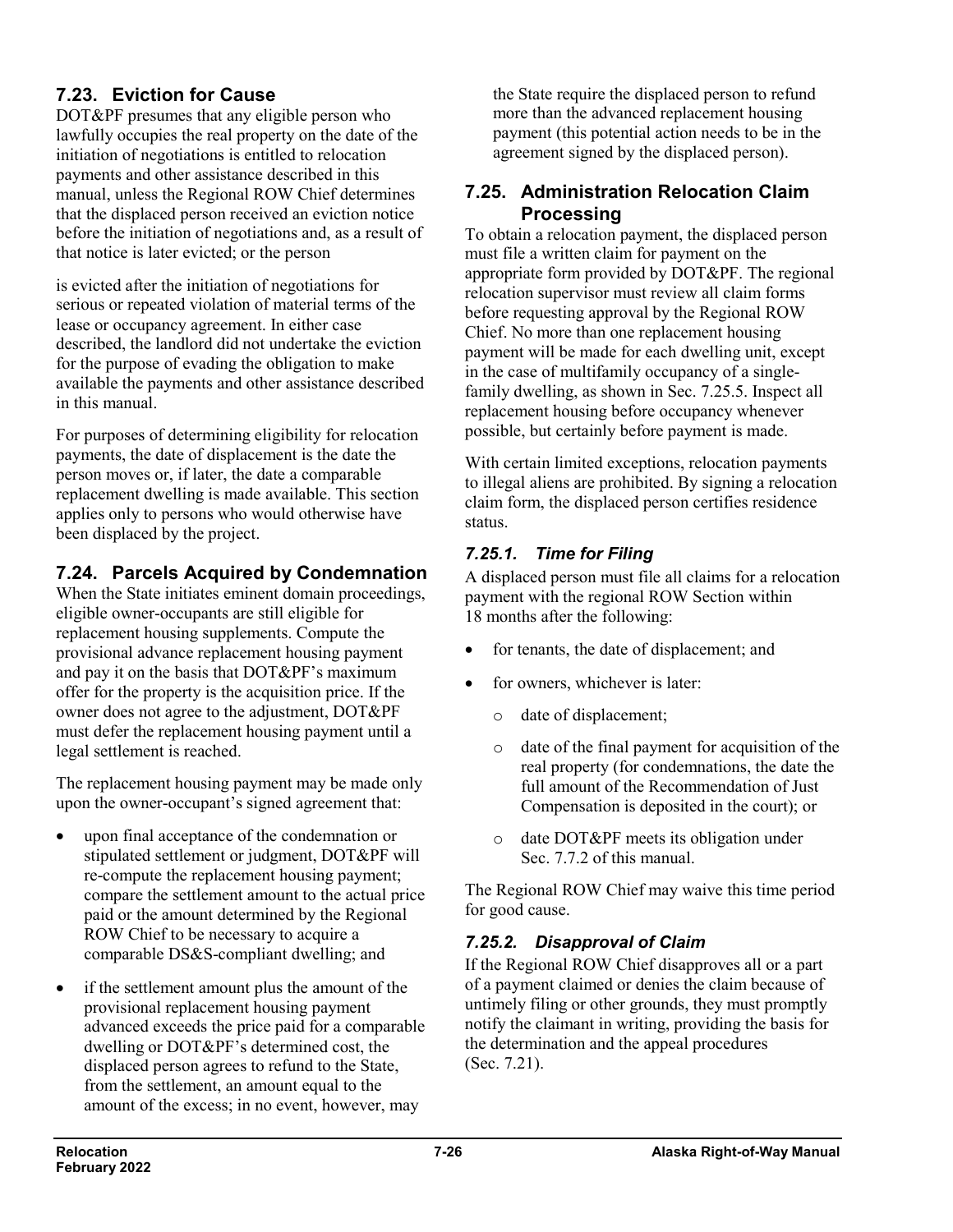### *7.25.3. Purchase Voucher Preparation*

A purchase voucher prepared for payment must reference the type of document authorizing the payment (Claim for Actual Moving Expenses Form, Claim for Rent Supplement Form). The date of agreement must be the date the claim is approved for payment. Attach the original approved claim form to the processed purchase voucher and file it in the parcel relocation file.

### *7.25.4. Payments*

DOT&PF must make payments for replacement housing supplements directly to the displaced person or family or upon written instruction from the displaced person, directly to the lessor for rent or the seller toward the purchase of a DS&S dwelling. If an applicant otherwise qualifies for a replacement housing payment, and upon specific request, DOT&PF must make payments into escrow before the displaced person moves.

DOT&PF must make payments for moving expenses directly to the displaced person. By written prearrangement between DOT&PF, the displaced person, and the mover, the displaced person may present an unpaid moving bill to DOT&PF for direct payment to the mover.

#### *7.25.5. Multiple Occupants of One Displacement Dwelling Unit*

Two or more occupants of a dwelling may move to separate replacement dwellings. If they do, each occupant is entitled to a reasonable prorated share, as determined by the Regional ROW Chief, of any relocation payments that would have been made if the occupants moved together to a comparable replacement dwelling.

However, if two or more occupants of a dwelling maintain separate households within that dwelling, they each have separate entitlement to relocation payments.

The Regional ROW Chief must determine the number of households in a dwelling, based on the use of the dwelling, the relationship of the occupants, and any other relevant information. The payment computation for each household should be based on the part of the dwelling each household occupies and the space shared with others. For owner-occupants, the acquisition price to be used as the basis for replacement housing payment computations is that amount each owner received from the total payment for the property to be acquired.

#### *7.25.6. Deductions from Relocation Payments*

The Regional ROW Chief shall deduct the amount of any advance relocation payment from each relocation payment to which a displaced person is otherwise entitled. The Regional ROW Chief shall not withhold any part of a relocation payment to a displaced person to satisfy an obligation to another creditor.

### *7.25.7. Conversion of Payment*

A displaced person who initially rents a replacement dwelling and receives a rental assistance payment under Sec. 7.9.2 is eligible to receive a payment under Sec. 7.8 or Sec. 7.9.3 if they meet the eligibility criteria for such payments, including purchase and occupancy within the prescribed one-year period. Deduct any portion of the rental assistance payment that is disbursed from the payment computed under Sec. 7.8 or Sec. 7.9.3.

### *7.25.8. Payment After Death*

A replacement housing payment is personal to the displaced person and, upon his or her death, DOT&PF may not pay an undisbursed portion of any such payment to the heirs or assigns, except that DOT&PF must:

- pay the amount attributable to the displaced person's period of actual occupancy of the replacement housing;
- in any case in which a member of a displaced family dies, disburse the remaining payment to the remaining family members of the displaced household; and
- disburse to the estate any portion of a replacement housing payment necessary to satisfy the legal obligation of an estate in connection with the selection of a replacement dwelling by or on behalf of a deceased person.

### *7.25.9. Hardship*

If a person demonstrates the need for an advance relocation payment to avoid or reduce a hardship, the Regional ROW Chief may approve the payment, subject to such safeguards as are appropriate to ensure that the objective of the payment is accomplished. The purchase voucher authorizing payment must reference the specific claim form or other documentation justifying payment.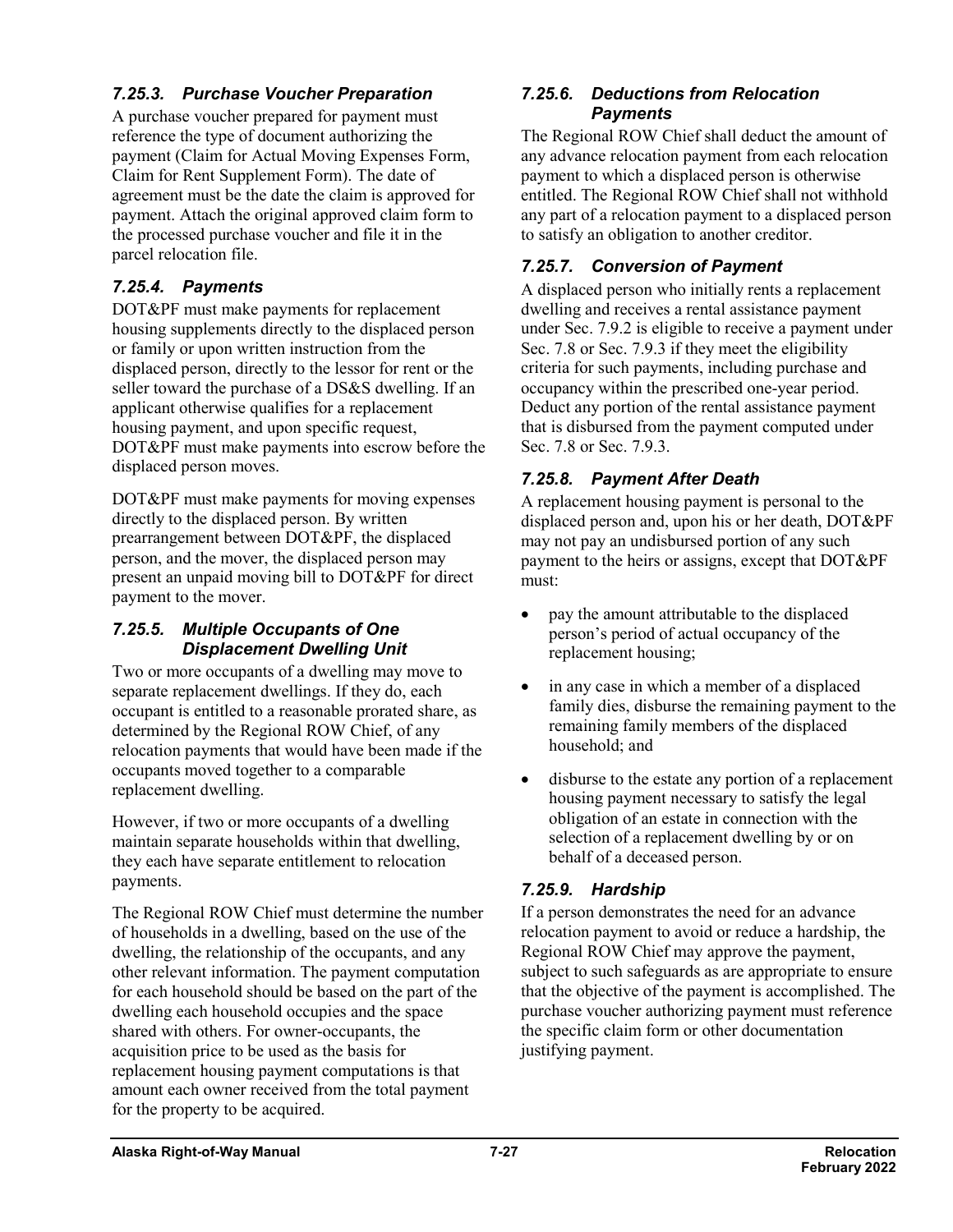### *7.25.10. No Duplication of Payments*

No person shall receive any payment under this chapter if that person receives another payment under Federal, State, or local law that is determined to have the same purpose and effect as a payment under this chapter.

#### *7.25.11. Relocation Payments Not Considered As Income*

A relocation payment received by a displaced person under this chapter is not considered income for the purpose of the Internal Revenue Code of 1954 or for the purpose of determining the eligibility or the extent of eligibility for assistance under the Social Security Act or any other Federal law, except for any Federal law providing low-income housing assistance (49 [CFR](https://www.ecfr.gov/cgi-bin/retrieveECFR?gp=&SID=ef0cebd3b0b75e730b23dc09a695eaf6&mc=true&n=pt49.1.24&r=PART&ty=HTML) 24).

# **7.26. Civil Rights**

DOT&PF must select prime contractors and subcontractors on a nondiscriminatory basis and as required by Title VI of the Civil Rights Act of 1964 and Executive Orders 11246 and 11625.

#### **7.27. Restrictions on Agent Establishing a Relocation Payment**

The agent who establishes the estimate of value of a moving or replacement housing payment may not negotiate for the acquisition of the parcel nor deliver payments to the displaced person.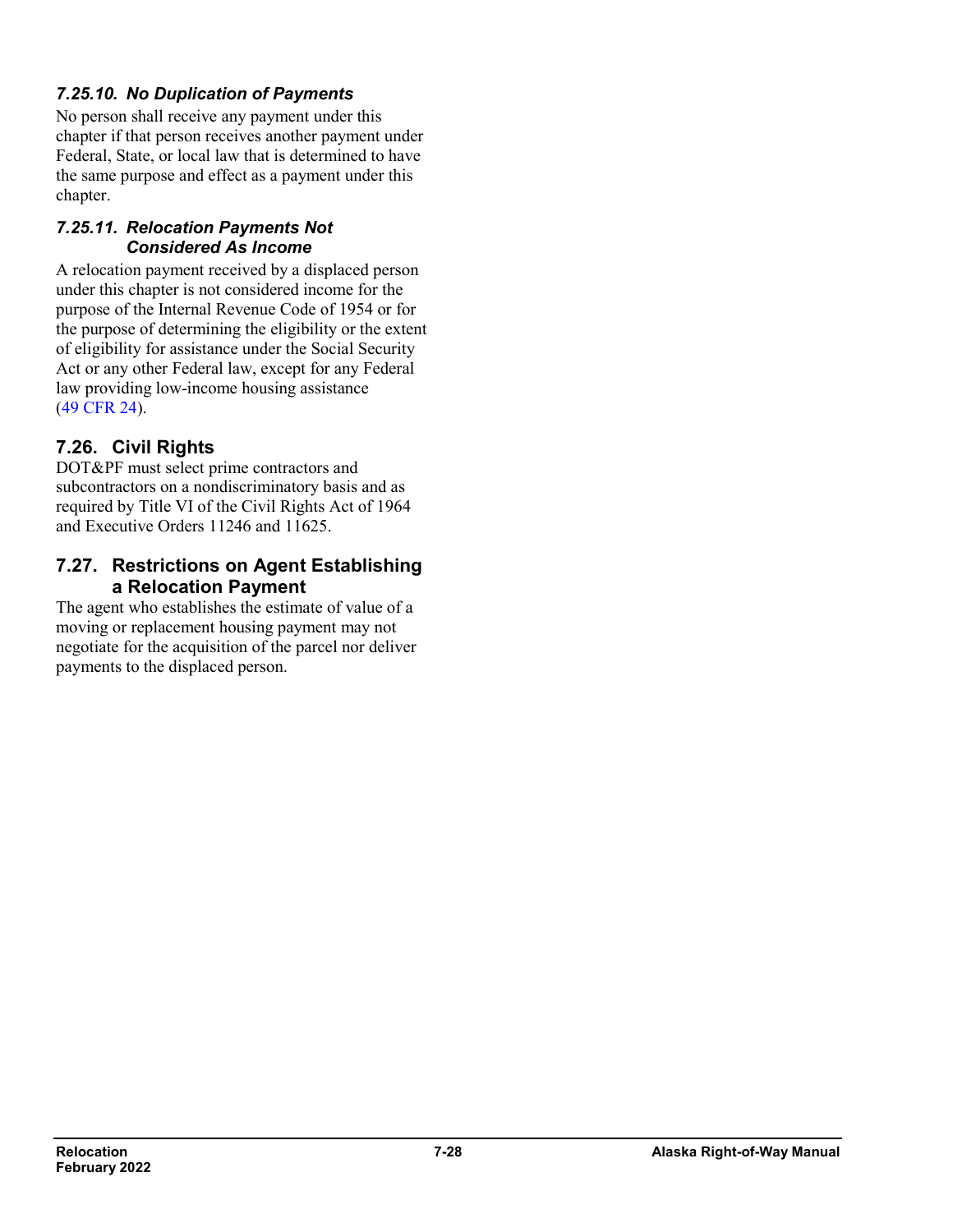#### **PUBLIC STATEMENT**

#### **Department of Transportation & Public Facilities Right-of-Way Acquisition Procedures**

Any property required for the construction of a project will be appraised either by a staff appraiser of this Department, a fee appraiser, or both. After the Department has an approved appraisal, negotiations for the purchase of the property with the property owner begin. The approved appraisal is the basis for the fair market value offer.

"Market value" is defined as the price a willing buyer would pay for a property offered by a willing seller with neither party having any obligation to either buy or sell. This is known as the willing buyer--willing seller concept and is the basis for "market value."

For the State to pay less than market value would be unfair to the property owner. For the State to pay more than the market value of the property would be unfair to the taxpayer who provides the money for improvements.

Title 34, Ch. 60, of the Alaska Statutes defines the Federal-aid project benefits available to persons displaced from their homes, farms, and businesses, and benefits that nonprofit organizations may receive. These benefits are not a part of the market value of the property acquired but are in addition to the payment for property.

The State of Alaska offers the following benefits under the relocation program. The benefits are explained more fully in the relocation brochure available for you to take with you after the meeting:

- (1) Relocation advisory assistance is available for all individuals, families, businesses, farms, or nonprofit organizations displaced as a result of a public improvement, as well as for adjacent property owners who suffer substantial economic damage resulting from acquisition.
- (2) A moving payment is available for individuals, families, businesses, farms, and nonprofit organizations in occupancy on the first negotiating call or in occupancy at the time the State obtains legal possession of the property. This payment is for actual and reasonable costs to move personal property up to 50 miles. As an alternative to actual costs of moving, an individual or a family living in a dwelling is eligible to receive a moving expense and relocation allowance, that is based on the number of rooms of furniture and/or personal property to be moved.
- (3) Under certain conditions, displaced farms, businesses, and nonprofit organizations may be eligible for benefit payments of up to \$40,000 in lieu of actual moving costs.
- (4) For owner-occupants of dwellings for more than 90 days prior to the start of negotiations, under certain conditions, an additional payment may be available for the additional cost necessary to purchase a replacement house, to compensate the owner for increased interest costs in financing a replacement house, and to reimburse the owner for incidental expenses to the purchase of replacement housing, the combination of which may not exceed \$31,000.
- (5) For owners and renters for more than 90 days prior to the start of negotiations who prefer to rent, a rental replacement housing payment of up to \$7,200 may be made to allow the rental of a decent, safe, and sanitary dwelling.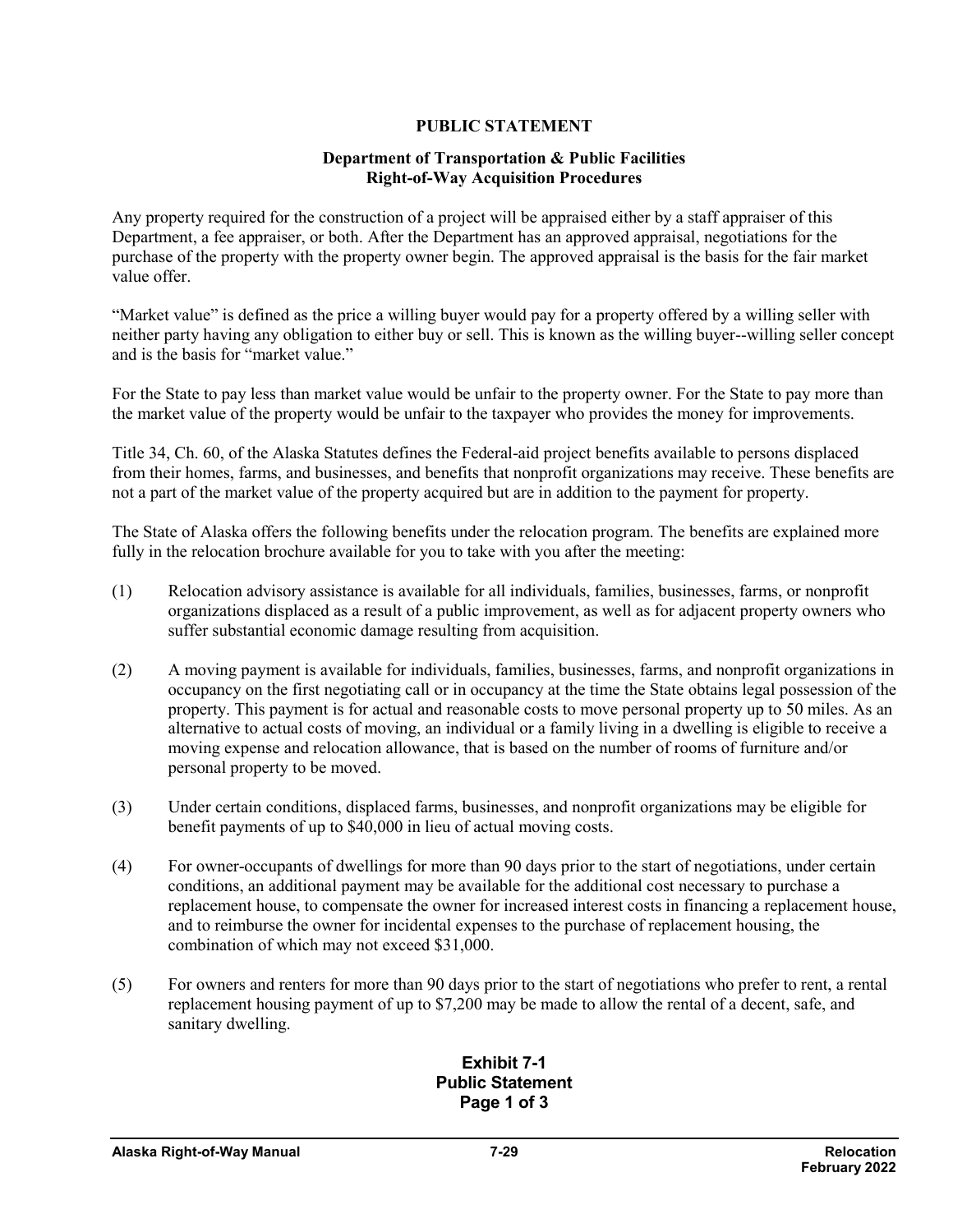(6) For owner-occupants and renter occupants of dwellings for 90 days prior to the start of negotiations who elect to purchase a decent, safe, and sanitary house, an alternate benefit to apply on the down payment of as much as \$7,200 without entering Housing of Last Resort is available.

The Federal Uniform Relocation Assistance and Real Property Acquisition Policies Act and the State Relocation Assistance and Real Property Acquisition Practices operating procedures are very complex. The dollar figures just quoted are maximum figures. You are cautioned that benefits must be computed in accordance with these laws and regulations and on an individual basis. Usually, the benefits do not reach the maximums quoted.

#### **THE FOLLOWING INFORMATION IS TO BE GIVEN AT CORRIDOR MEETINGS:**

- (1) The approximate number of individuals, families, businesses, farms and nonprofit organizations that would be displaced for each proposed route.
- (2) A projection of the probable availability of decent, safe, and sanitary replacement housing within the means of those displaced is to be made up to the anticipated year of the project. In addition, any alternate plans for replacement housing displaced persons are to be presented.

### **THE FOLLOWING INFORMATION IS TO BE PRESENTED AT DESIGN MEETINGS:**

The time required for right-of-way acquisitions and relocation is estimated at months from date of authorization to appraise and acquire property for the project. This will permit adequate appraisal and negotiation time and provide at least 90 days for relocation of the displaced persons affected after notice of acquisition. In addition, no persons will be displaced until they have been relocated to decent, safe, and sanitary housing, have obtained the right of possession of comparable replacement housing, or have been offered decent, safe, and sanitary housing that is available for immediate occupancy. No owner-occupant will be required to move until receiving payment for the property or the money is deposited in the Registry of the Court.

It is estimated that individuals or families will need to be relocated.

Alternate housing for this project is readily available. A search of the residential market reveals that dwellings are for sale by real estate brokers and private owners. Also, a search of the rental market reveals that single-family dwelling units in multiple housing complexes are available for rent. Mobile home courts have vacancies available and mobile home dealers have large inventories of replacement dwellings. Further studies indicate this amount of housing can reasonably be expected to be (as many, more, or less) than indicated here during the foreseeable future.

(Note: The above language may be changed to suit the replacement housing situation for each separate project.)

**Exhibit 7-1 Public Statement Page 2 of 3**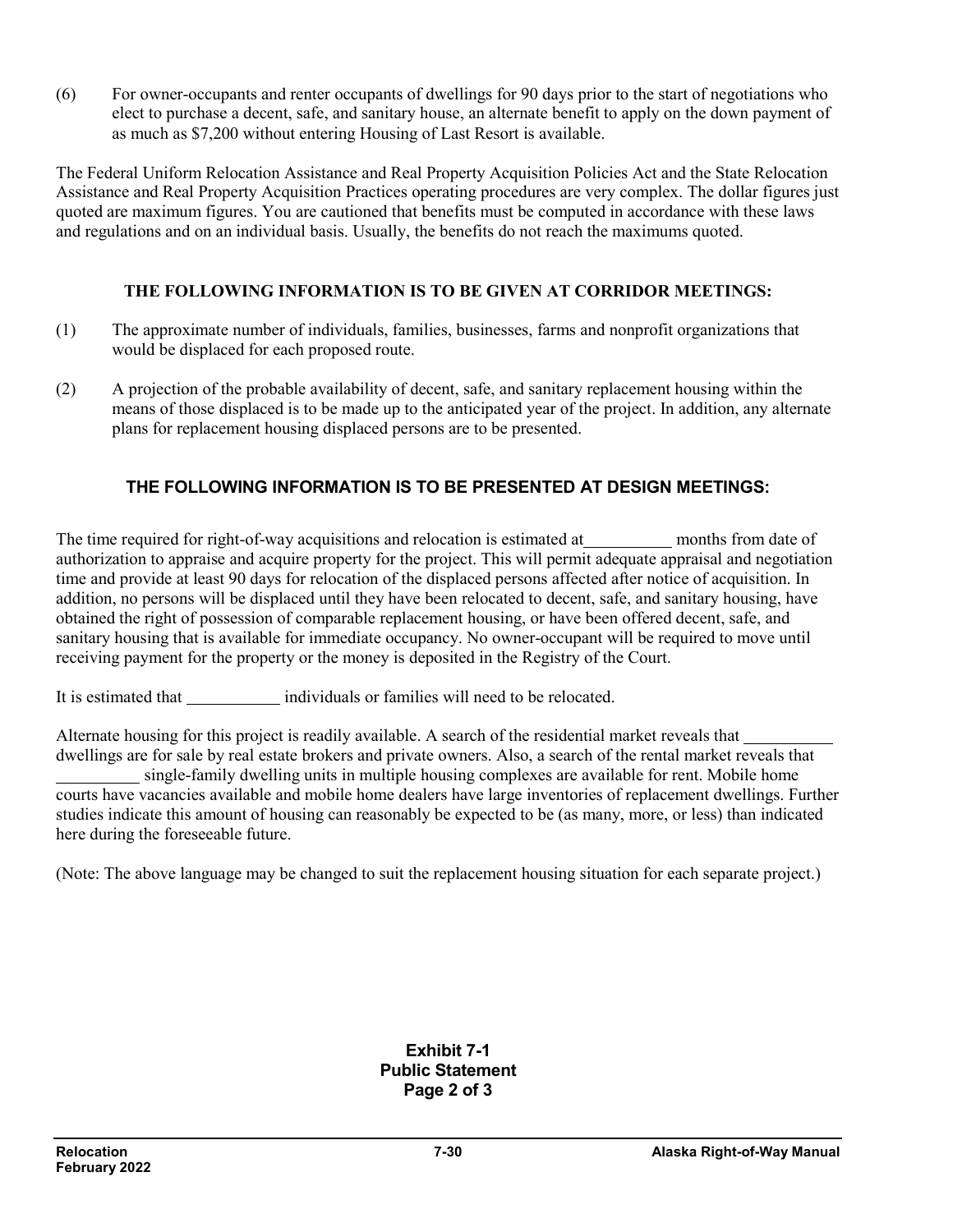The replacement dwelling units mentioned are decent, safe, and sanitary, and are functionally equivalent and substantially the same as those to be acquired: fair housing, open to all persons regardless of race, color, national origin, gender, age, income, or disability in areas not less desirable than the dwellings to be acquired in regard to public utilities and public and commercial facilities, reasonably accessible to the displaced person's place of employment, adequate to accommodate the displaced person in an equal or better neighborhood, and within that person's financial means.

If the displaced person is dissatisfied with the payment benefits, he or she may initiate the relocation appeals procedure within 60 days after notification of eligibility or payment amount, through a request in writing for a determination from the Chief Engineer of the Division of Design and Engineering Services. If, within 30 days after the Chief Engineer's determination, the displaced person is still dissatisfied, an appeal may be made to the Regional Director. In turn, the Regional Director will appoint a three-member appeals board that will provide each appellant an opportunity to be heard. Any additional appeals actions must be made through civil litigation.

The Regional Right-of-Way Agent will render the appellant assistance in each step of the procedure. Initiating the appeals procedure does not invalidate the benefits for which the displaced person is eligible.

The Right-of-Way program for this project will be under the supervision of  $\overline{\phantom{a}}$ ,

whose office is located at

in , Alaska. Their telephone number is: .

#### **THIS COMMENT IS TO BE MADE AT ALL PUBLIC MEETINGS:**

The benefits available under the laws and the eligibility requirements for such benefits are outlined in the relocation brochure. Copies of this brochure are available at this meeting and, if your property will be affected by the project, I suggest you take a copy with you when you leave. The Right-of-Way Agent will explain the program in full at the time of negotiations. Eligibility for the various benefits under the program will have been determined and will be explained fully at that time.

> **Exhibit 7-1 Public Statement Page 3 of 3**